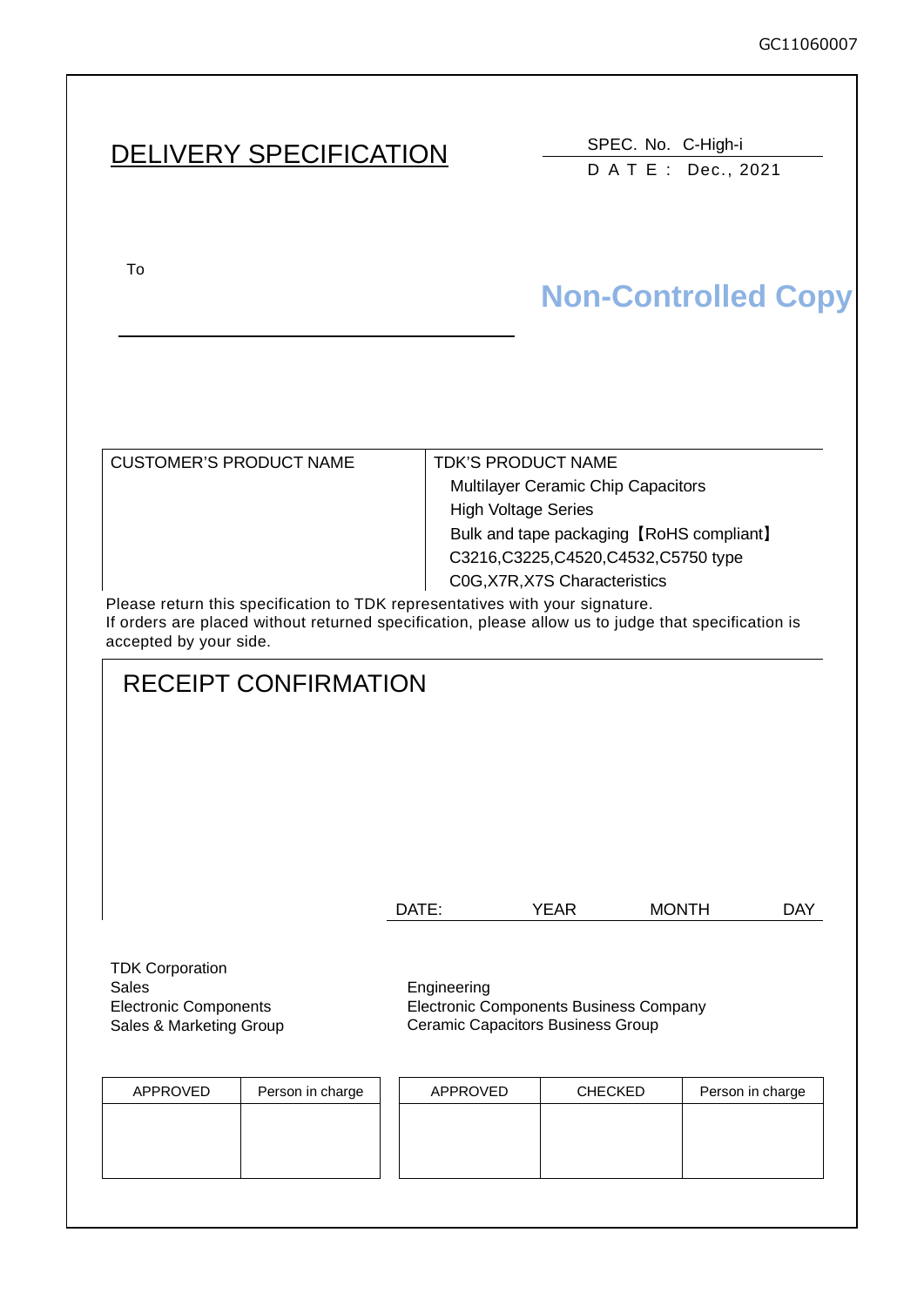#### **SCOPE**

This delivery specification shall be applied to Multilayer ceramic chip capacitors to be delivered to

#### **PRODUCTION PLACES**

.

Production places defined in this specification shall be TDK Corporation, TDK(Suzhou)Co.,Ltd and TDK Components U.S.A.,Inc.

#### **PRODUCT NAME**

The name of the product to be defined in this specifications shall be  $C \diamondsuit \diamondsuit \diamondsuit \diamondsuit \diamondsuit \diamondsuit \triangleset \square \square \times$ .

#### **REFERENCE STANDARD**

| $JIS$ C 5101 - 1 : 2010 |                      | Fixed capacitors for use in electronic equipment-Part 1: Generic specification     |
|-------------------------|----------------------|------------------------------------------------------------------------------------|
|                         | $C$ 5101 - 21 : 2014 | Fixed capacitors for use in electronic equipment-Part 21 : Sectional specification |
|                         |                      | : Fixed surface mount multilayer capacitors of ceramic dielectric, Class1          |
| $C$ 5101 - 22 : 2014    |                      | Fixed capacitors for use in electronic equipment-Part 22 : Sectional specification |
|                         |                      | : Fixed surface mount multilayer capacitors of ceramic dielectric, Class2          |
| $C.0806 - 3:2014$       |                      | Packaging of components for automatic handling - Part 3: Packaging of              |
|                         |                      | surface mount components on continuous tapes                                       |
| JEITA RCR-2335 C 2014   |                      | Safety application guide for fixed ceramic capacitors for use in electronic        |
|                         |                      | equipment                                                                          |

#### **CONTENTS**

- 1. CODE CONSTRUCTION
- 2. COMBINATION OF RATED CAPACITANCE AND TOLERANCE
- 3. OPERATING TEMPERATURE RANGE
- 4. STORING CONDITION AND TERM
- 5. P.C. BOARD
- 6. INDUSTRIAL WASTE DISPOSAL
- 7. PERFORMANCE
- 8. INSIDE STRUCTURE AND MATERIAL
- 9. PACKAGING
- 10. RECOMMENDATION
- 11. SOLDERING CONDITION
- 12. CAUTION
- 13. TAPE PACKAGING SPECIFICATION

#### **<EXPLANATORY NOTE>**

When the mistrust in the spec arises, this specification is given priority. And it will be confirmed by written spec change after conference of both posts involved.

This specification warrants the quality of the ceramic chip capacitor. Capacitors should be evaluated or confirmed a state of mounted on your product.

If the use of the capacitors goes beyond the bounds of this specification, we can not afford to guarantee.

| <b>Division</b>                   | Date           | SPEC. No. |  |
|-----------------------------------|----------------|-----------|--|
| Ceramic Capacitors Business Group | 2021, December | C-High-i  |  |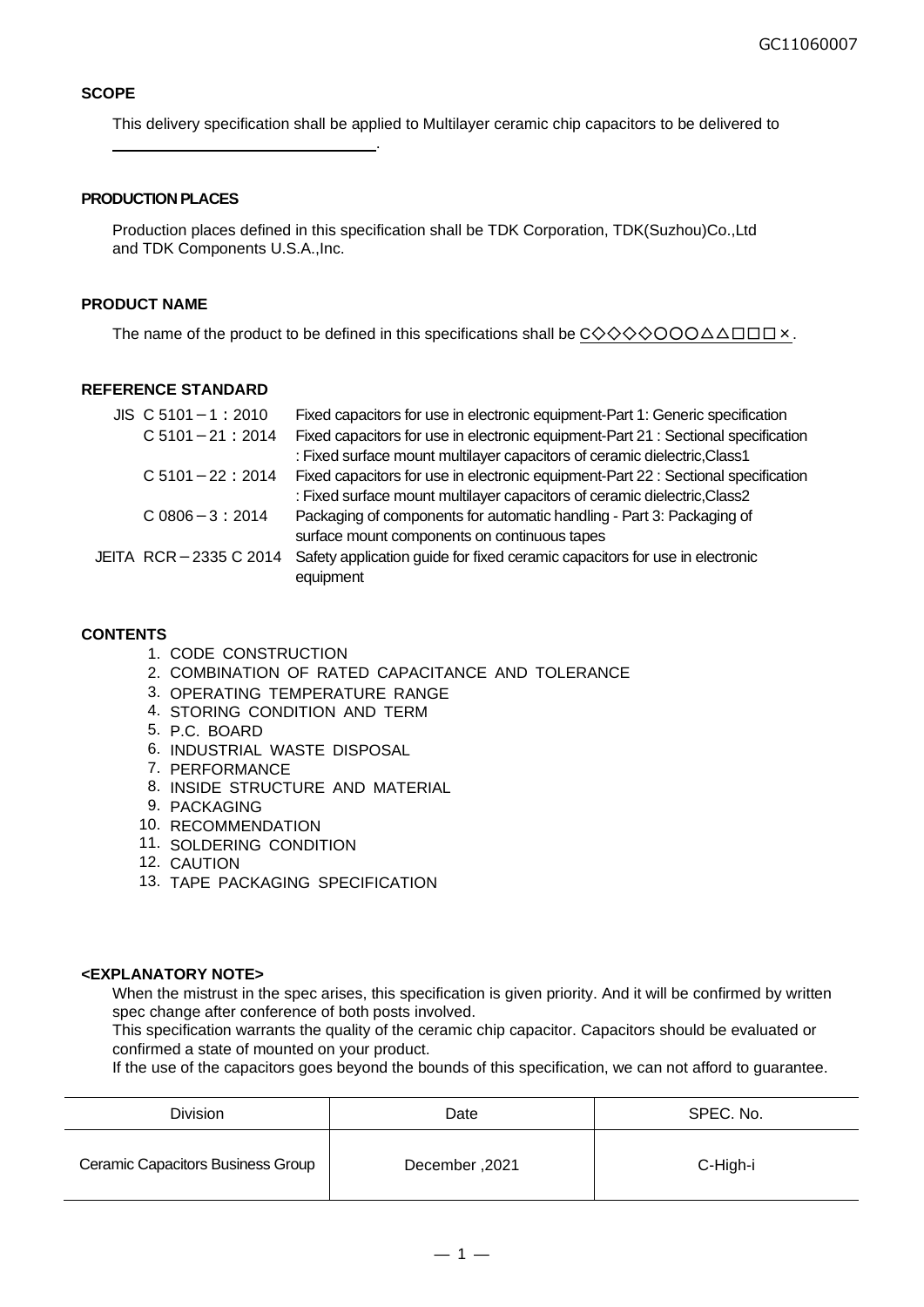## **1. CODE CONSTRUCTION**



| Gase size         |                 |                 |               |             |
|-------------------|-----------------|-----------------|---------------|-------------|
| TDK[EIA style]    | L               | W               | т             | B           |
| C3216             |                 |                 | $0.85 + 0.15$ | $0.20$ min. |
| [CC1206]          | $3.20 \pm 0.20$ | $1.60 + 0.20$   | $1.30 + 0.20$ |             |
|                   |                 |                 | $1.60 + 0.20$ |             |
| C3225<br>[CC1210] | $3.20 \pm 0.40$ | $2.50 + 0.30$   | $2.00+0.20$   | $0.20$ min. |
|                   |                 |                 | $2.50+0.30$   |             |
|                   |                 |                 | $0.85 + 0.15$ |             |
|                   |                 | $2.00+0.20$     | $1.10+0.20$   | $0.20$ min. |
| C4520<br>[CC1808] | $4.50 \pm 0.40$ |                 | $1.30+0.20$   |             |
|                   |                 |                 | $1.60 + 0.20$ |             |
|                   |                 |                 | $2.00+0.20$   |             |
|                   | $4.50+0.40$     | $3.20 \pm 0.40$ | $1.30 + 0.20$ | $0.20$ min. |
| C4532             |                 |                 | $1.60 + 0.20$ |             |
| [CC1812]          |                 |                 | $2.00+0.20$   |             |
|                   |                 |                 | $2.50+0.30$   |             |
| C5750<br>[CC2220] |                 |                 | $1.60 + 0.20$ |             |
|                   |                 | $5.00+0.40$     | $2.00+0.20$   |             |
|                   | $5.70+0.40$     |                 | $2.50+0.30$   | 0.20 min.   |
|                   |                 |                 | $2.80+0.30$   |             |
|                   |                 |                 |               |             |

\* As for each item, please refer to detail page on TDK web.

#### (2) Temperature Characteristics

\* Details are shown in table 1 No.6 and No.7 at 7.PERFORMANCE

(3) Rated Voltage

| Symbol | <b>Rated Voltage</b> |
|--------|----------------------|
| 3 F    | DC 3kV               |
| 3 D    | DC 2kV               |
| 3 A    | DC 1kV               |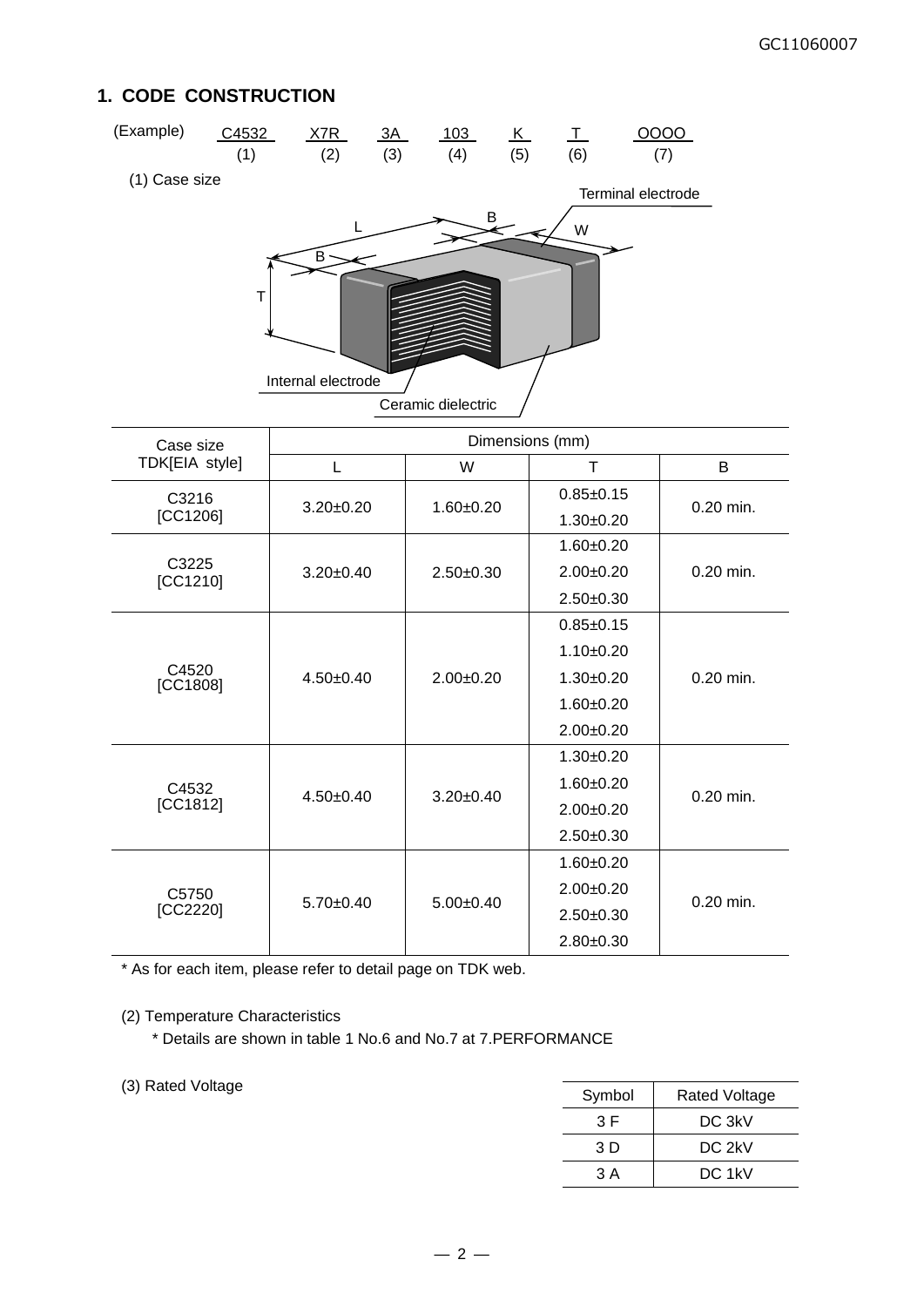(4) Rated Capacitance

Stated in three digits and in units of pico farads (pF). The first and Second digits identify the first and second significant figures of the capacitance, the third digit identifies the multiplier.

| (Example) |                      |
|-----------|----------------------|
| Symbol    | Rated<br>Capacitance |
| 103       | 10,000 pF            |

|  |  |  | (5) Capacitance tolerance |
|--|--|--|---------------------------|
|--|--|--|---------------------------|

| Symbol | Tolerance | Capacitance      |
|--------|-----------|------------------|
|        | $±1$ pF   | 10 <sub>pF</sub> |
|        | $± 5\%$   |                  |
|        | $± 10 \%$ | Over 10pF        |
|        |           |                  |

#### (6) Packaging

| Symbol | Packaging |
|--------|-----------|
| R      | Bulk      |
|        | Taping    |

#### (7) TDK internal code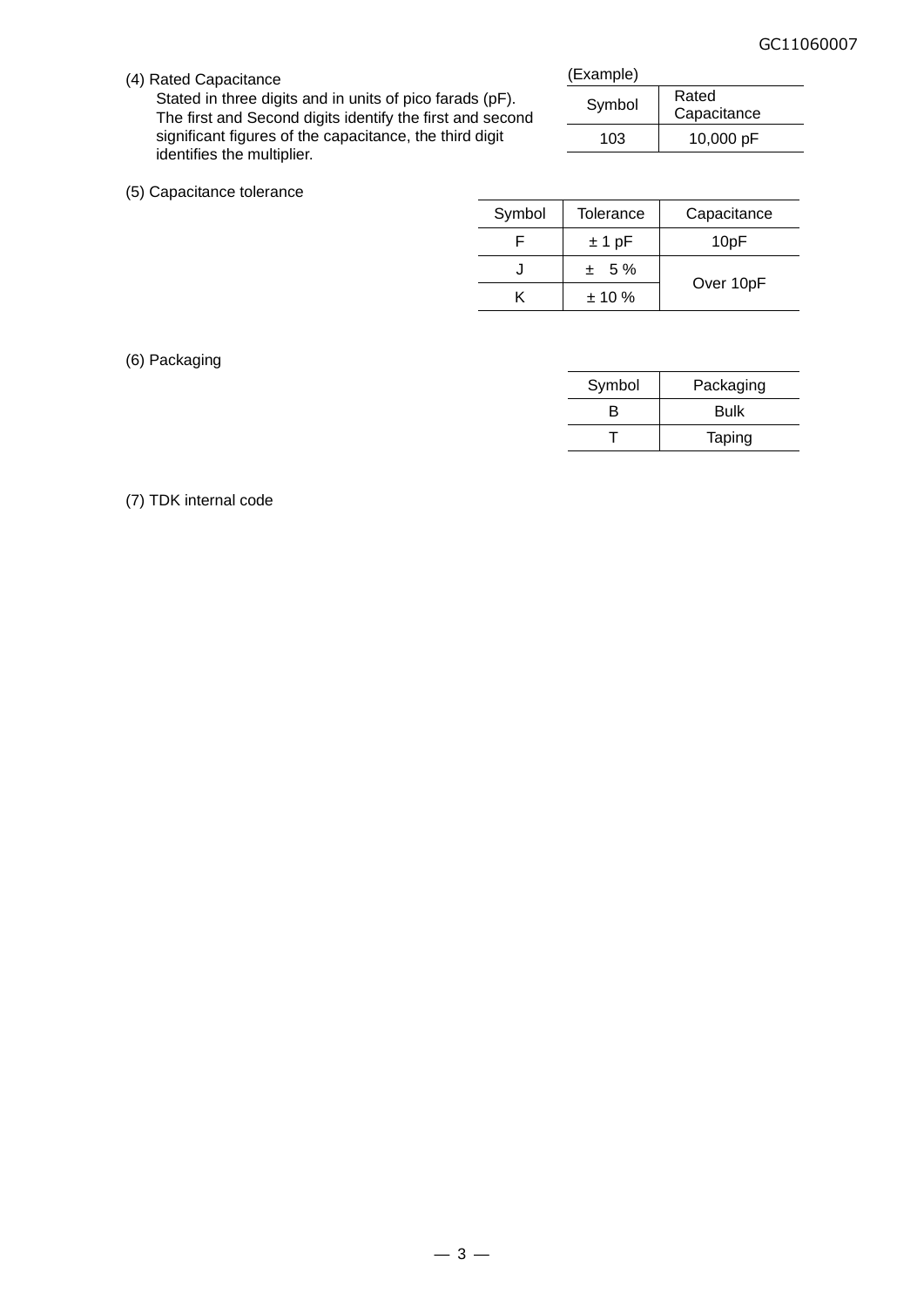## **2. COMBINATION OF RATED CAPACITANCE AND TOLERANCE**

| Class | <b>Temperature</b><br>Characteristics | Capacitance tolerance |                           | Rated capacitance |
|-------|---------------------------------------|-----------------------|---------------------------|-------------------|
|       |                                       | 10pF                  | $F(\pm 1 pF)$             | 10                |
| 1     | C <sub>0</sub> G                      | Over 10pF             | $J$ (± 5 %)<br>K (± 10 %) | $E - 6$ series    |
| 2     | X7R<br>X7S                            | $K (\pm 10 \%)$       |                           | $E - 3$ series    |

#### Capacitance Step in E series

| E series |            | Capacitance Step |     |     |     |     |  |  |  |  |
|----------|------------|------------------|-----|-----|-----|-----|--|--|--|--|
| $E - 3$  |            | 1.0              | 2.2 |     | 4.7 |     |  |  |  |  |
| $E-6$    | 1.5<br>1.0 |                  | 2.2 | 3.3 | 4.7 | 6.8 |  |  |  |  |

### **3. OPERATING TEMPERATURE RANGE**

| Min. operating | Max. operating  | Reference      |
|----------------|-----------------|----------------|
| Temperature    | Temperature     | Temperature    |
| -55°C          | $125^{\circ}$ C | $25^{\circ}$ C |

### **4. STORING CONDITION AND TERM**

| Storing temperature | Storing humidity | Storing term                     |
|---------------------|------------------|----------------------------------|
| $5 - 40^{\circ}$ C  | 20~70%RH         | Within 6 months<br>upon receipt. |

### **5. P.C. BOARD**

When mounting on an aluminum substrate, the capacitors are more likely to be affected by heat stress from the substrate.

Please inquire separate specification when mounted on the substrate.

### **6. INDUSTRIAL WASTE DISPOSAL**

Dispose this product as industrial waste in accordance with the Industrial Waste Law.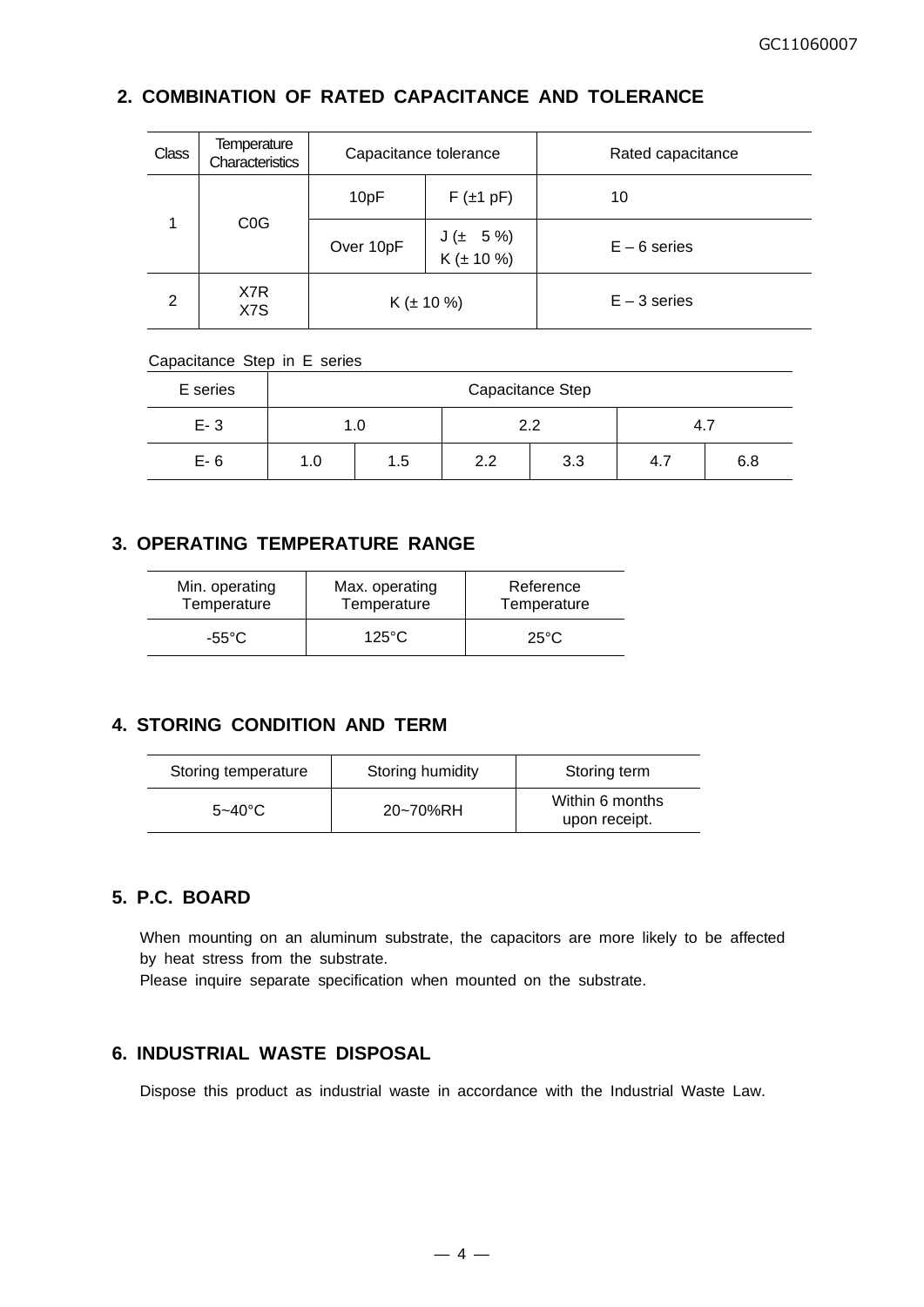## **7. PERFORMANCE**

| No.            | Item                                                         |                  |                                                                                                                                                                    |                                    | Performance                                                                                                                              | Test or inspection method                                                                                                    |                                                              |                                                                                                                                                                           |                                                                                          |                              |  |
|----------------|--------------------------------------------------------------|------------------|--------------------------------------------------------------------------------------------------------------------------------------------------------------------|------------------------------------|------------------------------------------------------------------------------------------------------------------------------------------|------------------------------------------------------------------------------------------------------------------------------|--------------------------------------------------------------|---------------------------------------------------------------------------------------------------------------------------------------------------------------------------|------------------------------------------------------------------------------------------|------------------------------|--|
| 1              | <b>External Appearance</b>                                   |                  | performance.                                                                                                                                                       |                                    | No defects which may affect                                                                                                              |                                                                                                                              | Inspect with magnifying glass $(3x)$                         |                                                                                                                                                                           |                                                                                          |                              |  |
| $\overline{2}$ | Insulation<br>Resistance                                     |                  | 10,000MΩ min.                                                                                                                                                      |                                    |                                                                                                                                          |                                                                                                                              | Measuring voltage: 500V DC<br>Voltage application time: 60s. |                                                                                                                                                                           |                                                                                          |                              |  |
| 3              | <b>Voltage Proof</b>                                         |                  | Withstand test voltage without<br>insulation breakdown or other<br>damage.                                                                                         |                                    |                                                                                                                                          | Applied voltage : 1.2 times of rated voltage<br>Voltage application time : 1s.<br>Charge / discharge current : 50mA or lower |                                                              |                                                                                                                                                                           |                                                                                          |                              |  |
| 4              | Capacitance                                                  |                  |                                                                                                                                                                    |                                    | Within the specified tolerance.                                                                                                          | 《Class 1》                                                                                                                    |                                                              |                                                                                                                                                                           |                                                                                          |                              |  |
|                |                                                              |                  |                                                                                                                                                                    |                                    |                                                                                                                                          | Capacitance                                                                                                                  |                                                              | Measuring<br>frequency                                                                                                                                                    |                                                                                          | Measuring<br>voltage         |  |
|                |                                                              |                  |                                                                                                                                                                    |                                    |                                                                                                                                          | 1,000pF<br>and under                                                                                                         |                                                              | 1MHz±10%                                                                                                                                                                  |                                                                                          | $0.5 - 5$ Vrms.              |  |
|                |                                                              |                  |                                                                                                                                                                    |                                    |                                                                                                                                          | Over<br>1,000pF                                                                                                              |                                                              | 1kHz±10%                                                                                                                                                                  |                                                                                          |                              |  |
|                |                                                              |                  |                                                                                                                                                                    |                                    |                                                                                                                                          | 《Class 2》                                                                                                                    |                                                              |                                                                                                                                                                           |                                                                                          |                              |  |
|                |                                                              |                  |                                                                                                                                                                    |                                    |                                                                                                                                          | frequency                                                                                                                    |                                                              | Measuring                                                                                                                                                                 |                                                                                          | Measuring<br>voltage         |  |
|                |                                                              |                  |                                                                                                                                                                    |                                    |                                                                                                                                          | 1kHz±10%                                                                                                                     |                                                              |                                                                                                                                                                           | $1.0 + 0.2$ Vrms.                                                                        |                              |  |
| 5              | Q<br>Dissipation<br>Factor                                   | Class1<br>Class2 | web.                                                                                                                                                               | Please refer to detail page on TDK |                                                                                                                                          |                                                                                                                              |                                                              | See No.4 in this table for measuring                                                                                                                                      |                                                                                          |                              |  |
| 6              | Temperature<br>Characteristics<br>of Capacitance<br>(Class1) |                  | <b>Temperature Coefficient</b><br>T.C.<br>(ppm/°C)<br>C <sub>0</sub> G<br>0 ± 30<br>Within $\pm$ 0.2% or<br>Capacitance<br>drift<br>± 0.05pF,<br>whichever larger. |                                    | based on values at 25°C and 85°C<br>temperature.<br>-10°C and -25°C.                                                                     |                                                                                                                              |                                                              |                                                                                                                                                                           | Temperature coefficient shall be calculated<br>Measuring temperature below 25°C shall be |                              |  |
| $\overline{7}$ | Temperature<br>Characteristics<br>of Capacitance             |                  |                                                                                                                                                                    |                                    |                                                                                                                                          | Capacitance Change (%)<br>No voltage applied                                                                                 |                                                              | Capacitance shall be measured by the steps<br>shown in the following table after thermal<br>equilibrium is obtained for each step.<br>∆C be calculated ref. STEP3 reading |                                                                                          |                              |  |
|                | (Class2)                                                     |                  |                                                                                                                                                                    |                                    |                                                                                                                                          | Step                                                                                                                         |                                                              |                                                                                                                                                                           | Temperature(°C)                                                                          |                              |  |
|                |                                                              |                  |                                                                                                                                                                    |                                    | $X7R : \pm 15$<br>X7S : ±22                                                                                                              | 1                                                                                                                            |                                                              | Reference temp. $\pm 2$                                                                                                                                                   |                                                                                          |                              |  |
|                |                                                              |                  |                                                                                                                                                                    |                                    |                                                                                                                                          | $\overline{2}$                                                                                                               |                                                              |                                                                                                                                                                           |                                                                                          | Min. operating temp. $\pm 2$ |  |
|                |                                                              |                  |                                                                                                                                                                    |                                    |                                                                                                                                          | 3                                                                                                                            |                                                              | Reference temp. $\pm 2$                                                                                                                                                   |                                                                                          |                              |  |
|                |                                                              |                  |                                                                                                                                                                    |                                    |                                                                                                                                          | 4                                                                                                                            |                                                              |                                                                                                                                                                           |                                                                                          | Max. operating temp. $\pm 2$ |  |
|                |                                                              |                  |                                                                                                                                                                    |                                    | As for Min./Max. operating temp and<br>Reference temp., please refer to<br>"3. OPERATING TEMPERATURE RANGE"<br>our sales representative. |                                                                                                                              |                                                              |                                                                                                                                                                           | As for measuring voltage, please contact with                                            |                              |  |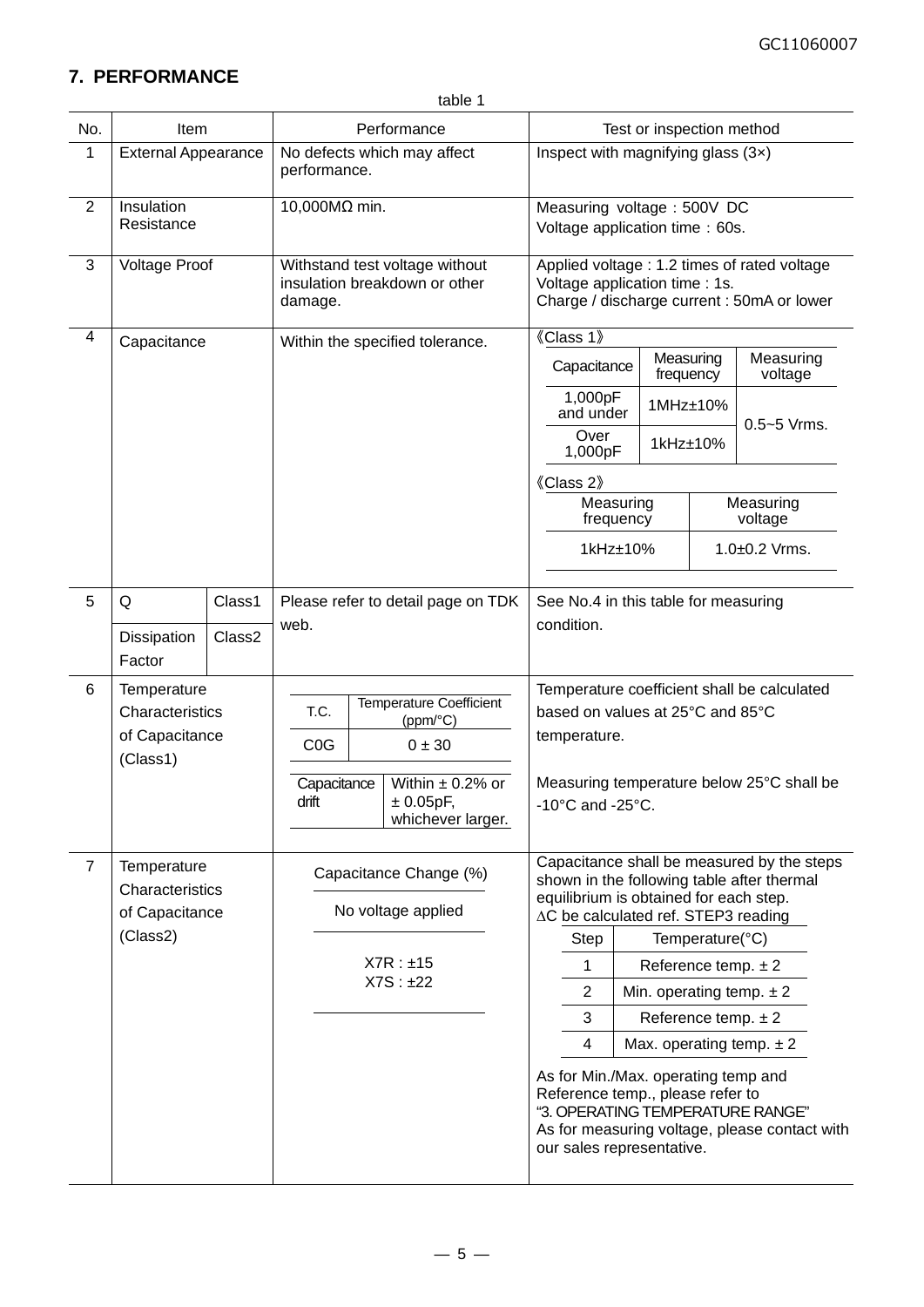(continued)

| No.              |                                                                                                                                                                   | Item                                                                                                                       |                                                                                                                                                                                                                            |                                                                                | Performance                                                                                                                                                                                                       | Test or inspection method                                                                                                                                                                                           |                                                                                                                                                                                                                                                                                                |  |  |
|------------------|-------------------------------------------------------------------------------------------------------------------------------------------------------------------|----------------------------------------------------------------------------------------------------------------------------|----------------------------------------------------------------------------------------------------------------------------------------------------------------------------------------------------------------------------|--------------------------------------------------------------------------------|-------------------------------------------------------------------------------------------------------------------------------------------------------------------------------------------------------------------|---------------------------------------------------------------------------------------------------------------------------------------------------------------------------------------------------------------------|------------------------------------------------------------------------------------------------------------------------------------------------------------------------------------------------------------------------------------------------------------------------------------------------|--|--|
| 8                | Robustness of<br>No sign of termination coming off,<br>breakage of ceramic, or other<br><b>Terminations</b><br>abnormal signs.<br>New solder to cover over 75% of |                                                                                                                            |                                                                                                                                                                                                                            | direction of P.C.board.<br>Pushing force: 5N<br>Holding time: 10±1s<br>Solder: | Reflow solder the capacitors on a<br>P.C.Board shown in Appendix1.<br>Apply a pushing force gradually at the<br>center of a specimen in a horizontal<br>Pushing force<br>P.C.Board<br>Capacitor<br>Sn-3.0Ag-0.5Cu |                                                                                                                                                                                                                     |                                                                                                                                                                                                                                                                                                |  |  |
| $\boldsymbol{9}$ | Solderability                                                                                                                                                     |                                                                                                                            | termination.<br>25% may have pin holes or rough<br>spots but not concentrated in one<br>spot.<br>Ceramic surface of A sections shall<br>not be exposed due to melting or<br>shifting of termination material.<br>A section |                                                                                | Flux:<br>Dwell time:<br>Solder<br>position:                                                                                                                                                                       | Isopropyl alcohol (JIS K 8839)<br>Rosin (JIS K 5902) 25% solid<br>solution.<br>Solder temp.: $245 \pm 5^{\circ}$ C (Sn-3.0Ag-0.5Cu)<br>3±0.3s.(Sn-3.0Ag-0.5Cu)<br>Until both terminations are<br>completely soaked. |                                                                                                                                                                                                                                                                                                |  |  |
| 10               | Resistance<br>to solder<br>heat                                                                                                                                   | External<br>appearance<br>Capacitance<br>Q<br>(Class1)<br>D.F.<br>(Class2)<br>Insulation<br>Resistance<br>Voltage<br>proof | Class<br>1<br>Class<br>2<br>Meet the initial spec.<br>Meet the initial spec.<br>Meet the initial spec.<br>damage.                                                                                                          | Characteristics<br>COG<br>X7R<br>X7S                                           | No cracks are allowed and<br>terminations shall be covered at<br>least 60% with new solder.<br>Change from the<br>value before test<br>± 2.5%<br>± 7.5%<br>No insulation breakdown or other                       | Solder:<br>Flux:<br>Solder temp.: 260±5°C<br>Dwell time:<br>Solder<br>position :<br>condition for<br>Class 1:6~24h                                                                                                  | Sn-3.0Ag-0.5Cu<br>Isopropyl alcohol (JIS K<br>8839) Rosin (JIS K 5902) 25%<br>solid solution.<br>10±1s.<br>Until both terminations<br>are completely soaked.<br>Pre-heating: Temp. - 110~140°C<br>Time $-30\nu$ 60s.<br>Leave the capacitors in ambient<br>Class 2 : 24±2h before measurement. |  |  |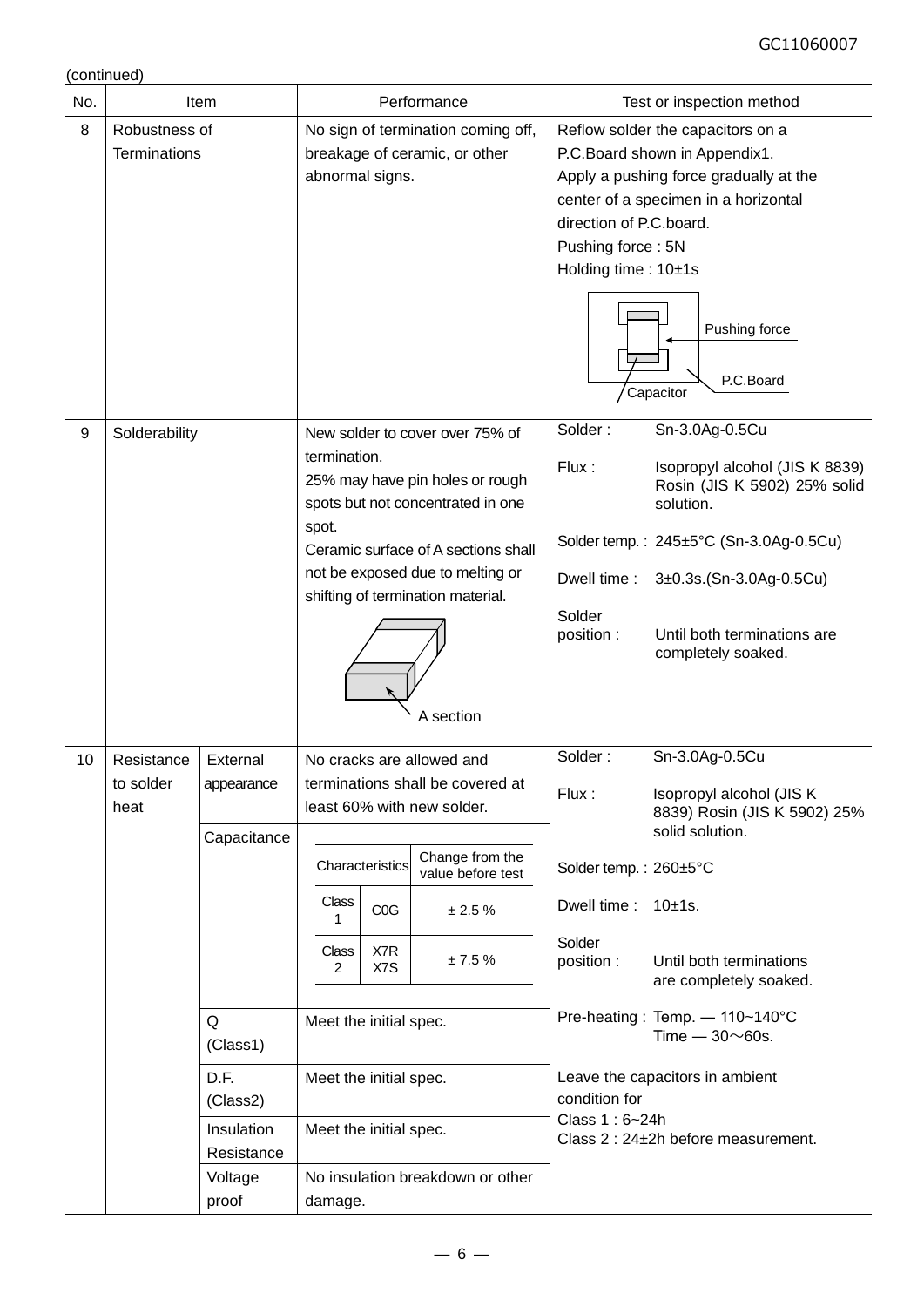(continued)

|     |             | <b>Item</b>              | Performance                                                   |                                                                                                          |  |  |  |
|-----|-------------|--------------------------|---------------------------------------------------------------|----------------------------------------------------------------------------------------------------------|--|--|--|
| No. |             |                          |                                                               | Test or inspection method                                                                                |  |  |  |
| 11  | Vibration   | External                 | No mechanical damage.                                         | Frequency: 10~55~10Hz                                                                                    |  |  |  |
|     |             | appearance               |                                                               | Reciprocating sweep time: 1 min.                                                                         |  |  |  |
|     |             | Capacitance              | Change from the                                               | Amplitude: 1.5mm<br>Repeat this for 2h each in 3                                                         |  |  |  |
|     |             |                          | Characteristics<br>value before test                          | perpendicular directions(Total 6h).                                                                      |  |  |  |
|     |             |                          | Class<br>C <sub>0</sub> G<br>± 2.5%                           |                                                                                                          |  |  |  |
|     |             |                          | 1                                                             | Reflow solder the capacitors on a                                                                        |  |  |  |
|     |             |                          | X7R<br>Class<br>± 7.5%                                        | P.C.Board shown in Appendix1 before                                                                      |  |  |  |
|     |             |                          | X7S<br>2                                                      | testing.                                                                                                 |  |  |  |
|     |             |                          |                                                               |                                                                                                          |  |  |  |
|     |             | Q                        | Meet the initial spec.                                        |                                                                                                          |  |  |  |
|     |             | (Class1)                 |                                                               |                                                                                                          |  |  |  |
|     |             | D.F.                     | Meet the initial spec.                                        |                                                                                                          |  |  |  |
|     |             | (Class2)                 |                                                               |                                                                                                          |  |  |  |
| 12  | Temperature | External                 | No mechanical damage.                                         | Expose the capacitors in the condition                                                                   |  |  |  |
|     | Cycle       | appearance               |                                                               | step1 through step 4 listed in the                                                                       |  |  |  |
|     |             | Capacitance              |                                                               | following table.                                                                                         |  |  |  |
|     |             |                          | Change from the<br>Characteristics<br>value before test       | Temp. cycle: 5 cycles                                                                                    |  |  |  |
|     |             |                          | Class<br>COG<br>Please contact<br>1                           | Time (min.)<br><b>Step</b><br>Temperature(°C)                                                            |  |  |  |
|     |             |                          | with our sales<br>X7R<br>Class<br>representative.<br>X7S<br>2 | Min. operating<br>1<br>$30 \pm 3$<br>temp.±3                                                             |  |  |  |
|     |             | Q                        | Meet the initial spec.                                        | $\overline{2}$<br>Ambient Temp.<br>$2 - 5$                                                               |  |  |  |
|     |             | (Class1)                 |                                                               | Max. operating<br>3<br>$30\pm2$<br>temp.±2                                                               |  |  |  |
|     |             | D.F.<br>(Class2)         | Meet the initial spec.                                        | Ambient Temp.<br>$2 - 5$<br>4                                                                            |  |  |  |
|     |             | Insulation<br>Resistance | Meet the initial spec.                                        | As for Min./Max. operating temp.,<br>please refer to "3. OPERATING<br><b>TEMPERATURE RANGE"</b>          |  |  |  |
|     |             | Voltage<br>proof         | No insulation breakdown or other<br>damage.                   | Leave the capacitors in ambient<br>condition for<br>Class 1:6~24h<br>Class 2 : 24±2h before measurement. |  |  |  |
|     |             |                          |                                                               | Reflow solder the capacitors on a<br>P.C.Board shown in Appendix1 before<br>testing.                     |  |  |  |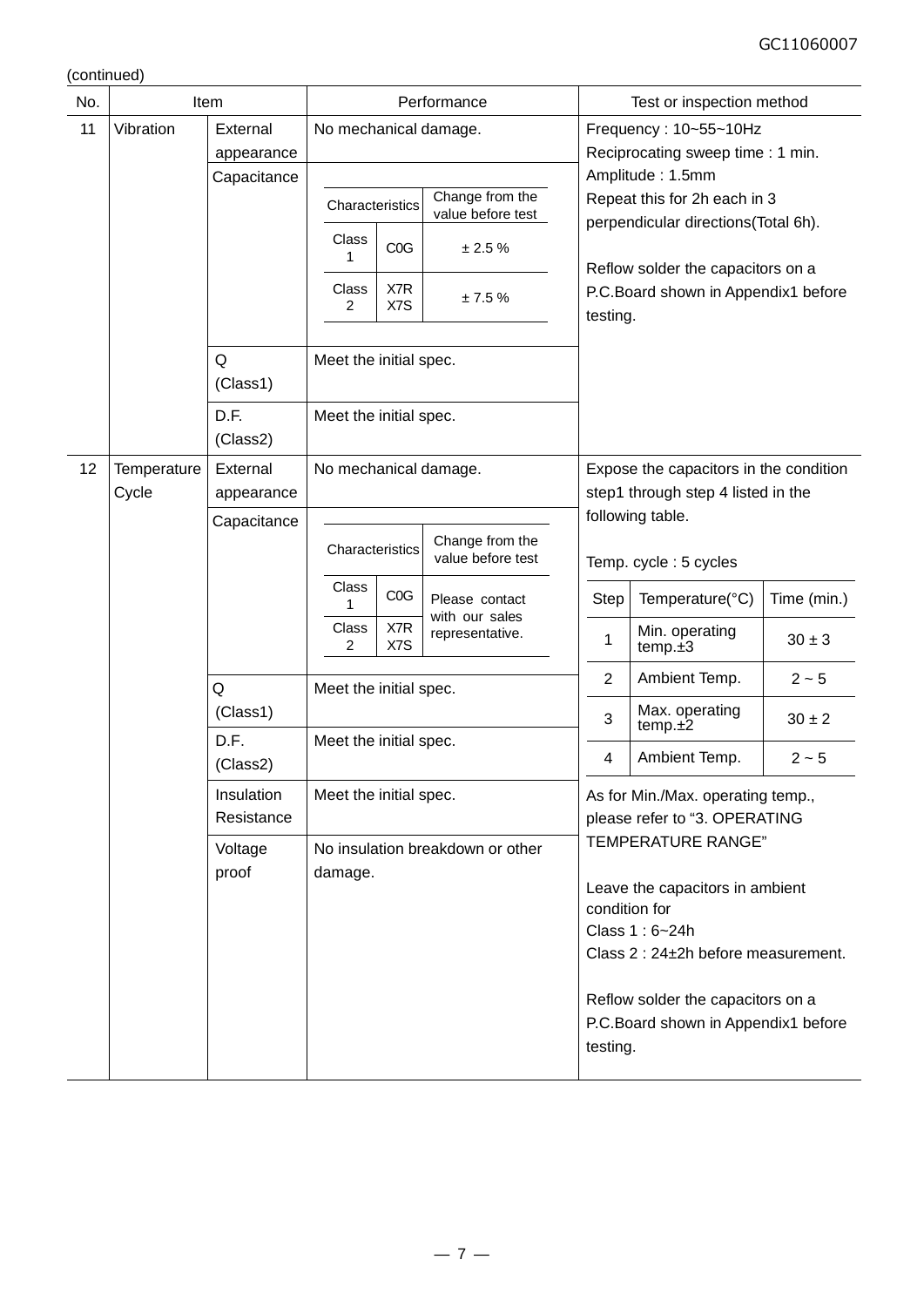(continued)

| No. |                        | Item                     |                                                      | Performance                                         | Test or inspection method                                                                                                                                                             |  |  |
|-----|------------------------|--------------------------|------------------------------------------------------|-----------------------------------------------------|---------------------------------------------------------------------------------------------------------------------------------------------------------------------------------------|--|--|
| 13  | Moisture<br>Resistance | External<br>appearance   | No mechanical damage.                                |                                                     | Test temp.: $40\pm2^{\circ}C$<br>Test humidity: 90~95%RH                                                                                                                              |  |  |
|     | (Steady<br>State)      | Capacitance              | Characteristics                                      | Change from the<br>value before test                | Test time: 500 +24,0h<br>Leave the capacitors in ambient                                                                                                                              |  |  |
|     |                        |                          | Class<br>COG<br>1<br>X7R<br><b>Class</b><br>X7S<br>2 | Please contact<br>with our sales<br>representative. | condition for<br>Class 1: 6~24h<br>Class 2 : 24±2h before measurement.                                                                                                                |  |  |
|     |                        |                          |                                                      |                                                     |                                                                                                                                                                                       |  |  |
|     |                        | Q                        | Capacitance                                          | Q                                                   | Reflow solder the capacitors on a                                                                                                                                                     |  |  |
|     |                        | (Class1)                 | 30pF and over                                        | 350 min.                                            | P.C.Board shown in Appendix1 before                                                                                                                                                   |  |  |
|     |                        |                          | Under 30pF                                           | 275+5/2xC min.                                      | testing.                                                                                                                                                                              |  |  |
|     |                        |                          | C: Rated capacitance (pF)                            |                                                     |                                                                                                                                                                                       |  |  |
|     |                        | D.F.<br>(Class2)         | 200% of initial spec. max.                           |                                                     |                                                                                                                                                                                       |  |  |
|     |                        | Insulation<br>Resistance | 1,000 $M\Omega$ min.                                 |                                                     |                                                                                                                                                                                       |  |  |
| 14  | Life                   | External<br>appearance   | No mechanical damage.                                |                                                     | Test temp.: Maximum operating<br>temperature±2°C                                                                                                                                      |  |  |
|     |                        | Capacitance              | Characteristics                                      | Change from the<br>value before test                | Applied voltage : Please contact with our<br>sales representative.<br>Test time: 1,000 +48,0h                                                                                         |  |  |
|     |                        |                          | Class<br>C <sub>0</sub> G                            | Please contact<br>with our sales                    | Charge/discharge current: 50mA or lower                                                                                                                                               |  |  |
|     |                        |                          | Class<br>X7R<br>X7S<br>2                             | representative.                                     | Leave the capacitors in ambient<br>condition for                                                                                                                                      |  |  |
|     |                        |                          |                                                      |                                                     | Class 1:6~24h                                                                                                                                                                         |  |  |
|     |                        | Q                        |                                                      |                                                     | Class 2 : 24±2h before measurement.                                                                                                                                                   |  |  |
|     |                        | (Class1)                 | Capacitance                                          | Q                                                   |                                                                                                                                                                                       |  |  |
|     |                        |                          | 30pF and over                                        | 350 min.                                            | Reflow solder the capacitors on a<br>P.C.Board shown in Appendix1 before                                                                                                              |  |  |
|     |                        |                          | Under 30pF                                           | 275+5/2×C min.                                      | testing.                                                                                                                                                                              |  |  |
|     |                        |                          | C : Rated capacitance (pF)                           |                                                     | Initial value setting (only for class 2)                                                                                                                                              |  |  |
|     |                        | D.F.<br>(Class2)         | 200% of initial spec. max.                           |                                                     | Voltage conditioning 《After voltage treat<br>the capacitors under testing temperature<br>and voltage for 1 hour, $\mathcal{Y}$ leave the<br>capacitors in ambient condition for 24±2h |  |  |
|     |                        | Insulation<br>Resistance | 1,000MΩ min.                                         |                                                     | before measurement.<br>Use this measurement for initial value.                                                                                                                        |  |  |

\*As for the initial measurement of capacitors (Class2) on number 7,10,11,12 and 13, leave capacitors at 150 -10,0°C for 1 hour and measure the value after leaving capacitors for 24±2h in ambient condition.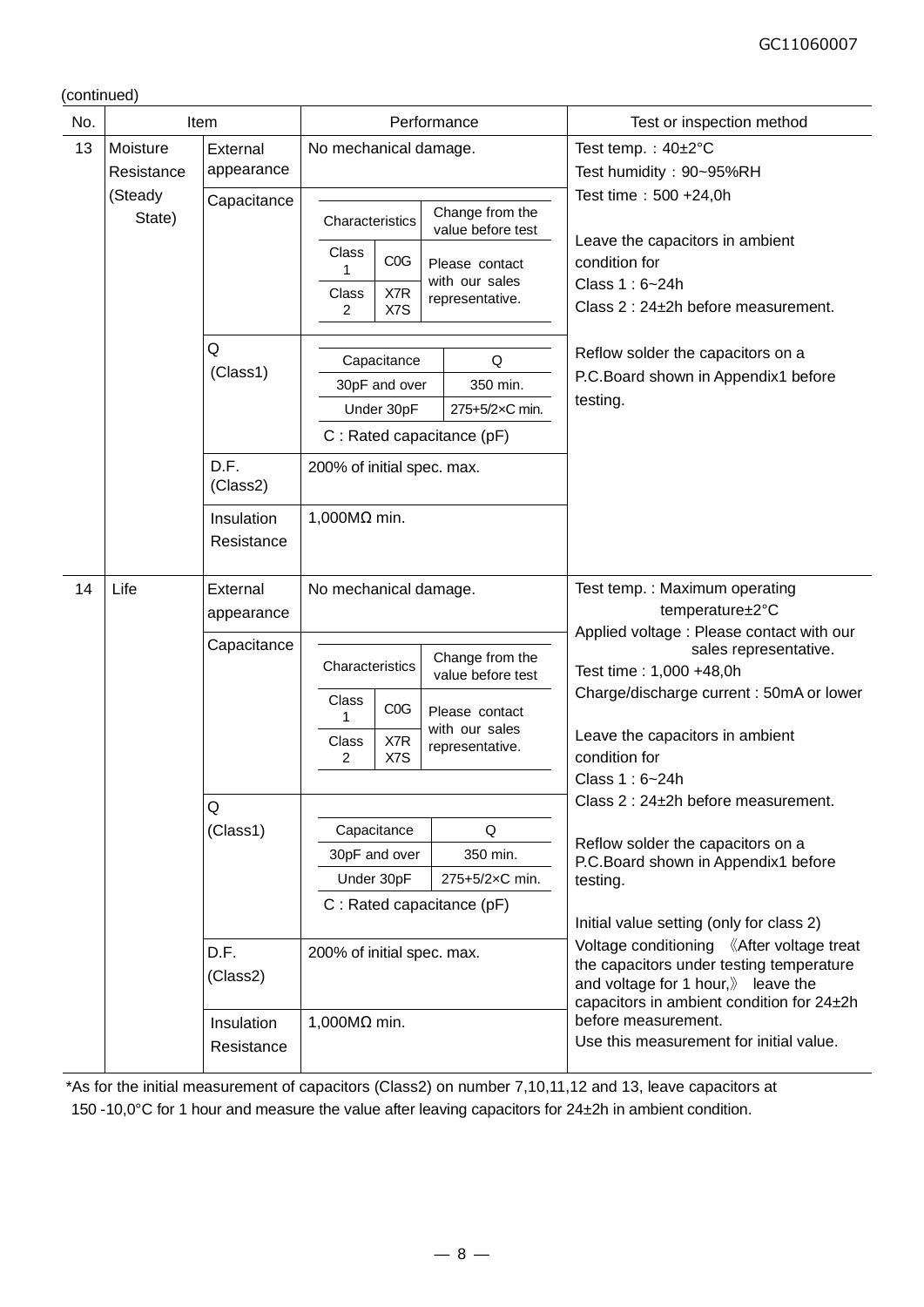## Appendix1

## P.C. Board for reliability test



|                     |     |     | (Unit : mm) |
|---------------------|-----|-----|-------------|
| Symbol<br>Case size | a   | b   | с           |
| C3216 [CC1206]      | 2.2 | 5.0 | 2.0         |
| C3225 [CC1210]      | 2.2 | 5.0 | 2.9         |
| C4520 [CC1808]      | 3.5 | 7.0 | 2.5         |
| C4532 [CC1812]      | 3.5 | 7.0 | 3.7         |
| C5750 [CC2220]      | 4.5 | 8.0 | 5.6         |

1. Material : Glass Epoxy(As per JIS C6484 GE4)

2. Thickness : 1.6mm



Copper(Thickness:0.035mm) Solder resist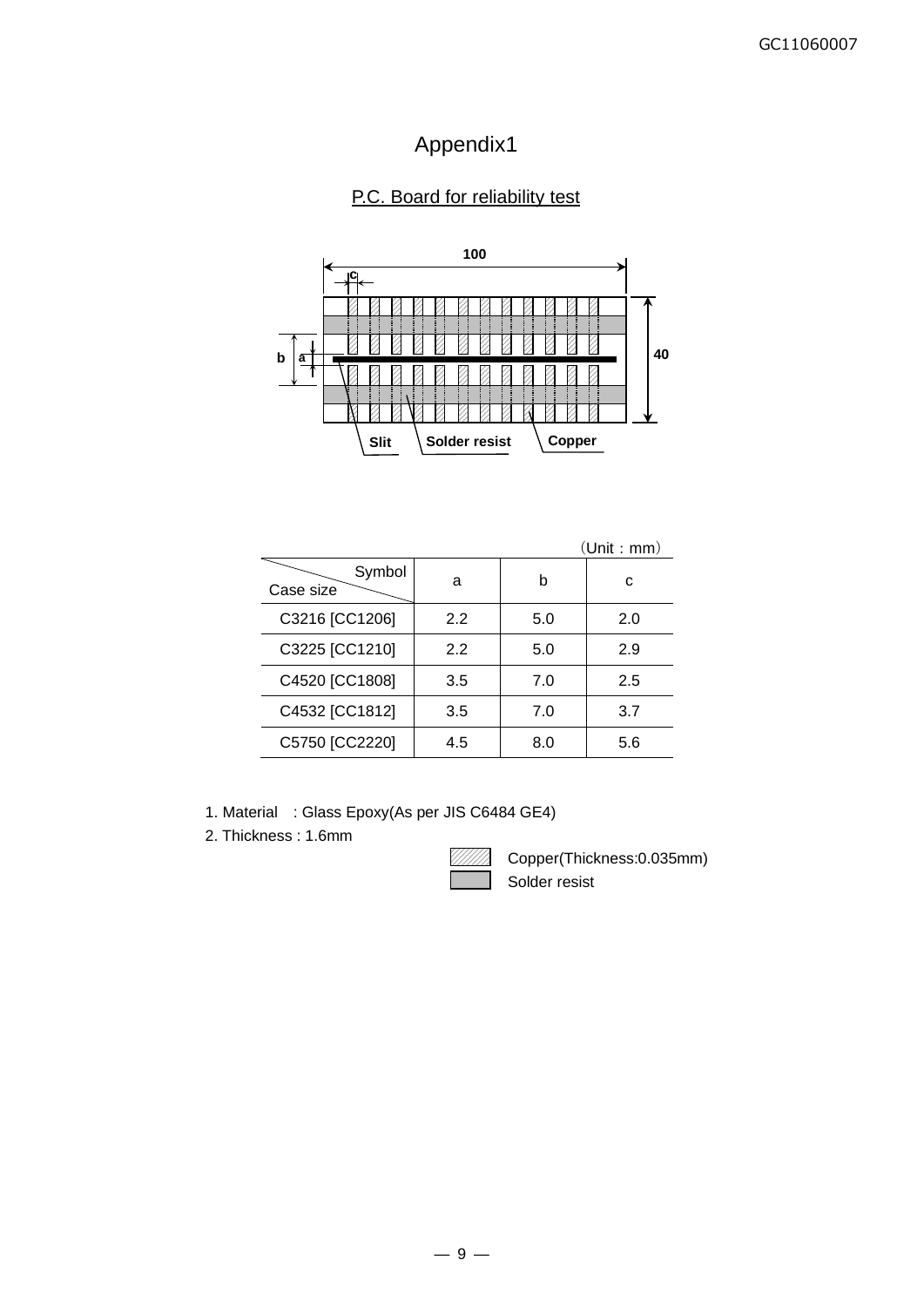## **8. INSIDE STRUCTURE AND MATERIAL**



|     | <b>NAME</b>       | <b>MATERIAL</b>                          |                    |  |  |  |
|-----|-------------------|------------------------------------------|--------------------|--|--|--|
| No. |                   | Class1                                   | Class <sub>2</sub> |  |  |  |
| 1   | <b>Dielectric</b> | CaZrO <sub>3</sub><br>BaTiO <sub>3</sub> |                    |  |  |  |
| 2   | Electrode         | Nickel (Ni)                              |                    |  |  |  |
| 3   |                   | Copper (Cu)                              |                    |  |  |  |
| 4   | Termination       | Nickel (Ni)                              |                    |  |  |  |
| 5   |                   | Tin (Sn)                                 |                    |  |  |  |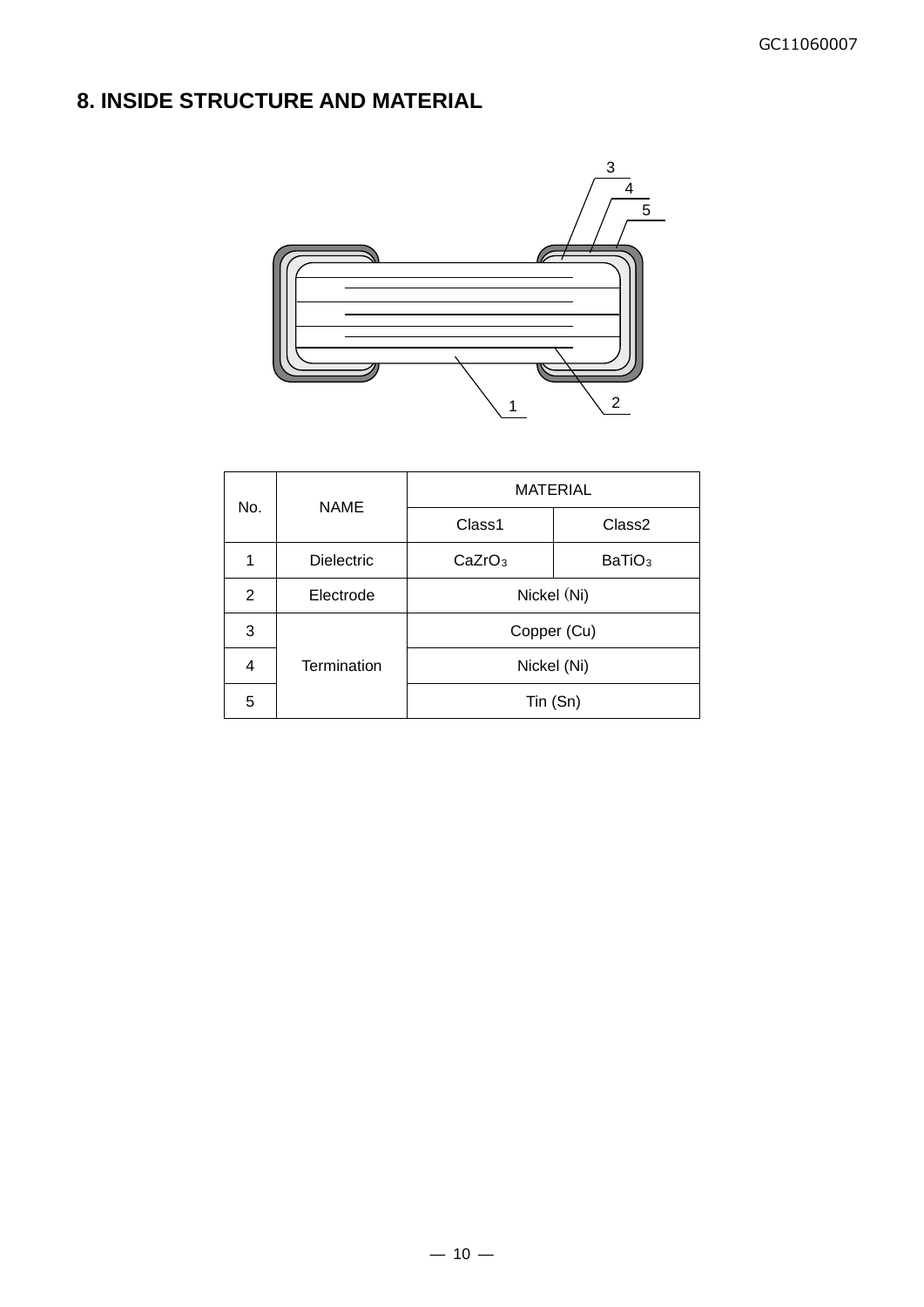## **9. PACKAGING**

Packaging shall be done to protect the components from the damage during transportation and storing, and a label which has the following information shall be attached.

- 9.1 Each plastic bag for bulk packaging contains 1000pcs. And the minimum quantity for Bulk packaging is 1000pcs.
- 9.2 Tape packaging is as per 13. TAPE PACKAGING SPECIFICATION.
	- 1) Inspection No.\*
	- 2) TDK P/N
	- 3) Customer's P/N
	- 4) Quantity

\*Composition of Inspection No.

| Example | F 2 A |                   | $\sim$ |     | $23 - 001$ |
|---------|-------|-------------------|--------|-----|------------|
|         |       | $(a)$ $(b)$ $(c)$ |        | (d) | (e)        |

- (a) Line code
- (b) Last digit of the year

(c) Month and A for January and B for February and so on. (Skip I)

(d) Inspection Date of the month.

(e) Serial No. of the day

#### \*Composition of new Inspection No.

(Implemented on and after May 1, 2019 in sequence)

| Example | F  2  E  2 3  A 0  0 1 |  |     |  |  |
|---------|------------------------|--|-----|--|--|
|         | (a) (b) (c) (d)        |  | (e) |  |  |

- (a) Prefix
- (b) Line code
- (c) Last digit of the year
- (d) Month and A for January and B for February and so on. (Skip I)
- (e) Inspection Date of the month.
- (f) Serial No. of the day(00  $\sim$  ZZ)
- (g) Suffix(00  $\sim$  ZZ)

\*It was shifted to the new inspection No. on and after May 2019, but the implementation timing may be different depending on shipment bases.

Until the shift is completed, either current or new composition of inspection No. will be applied.

## **10. RECOMMENDATION**

It is recommended to provide a slit (about 1mm width) in the board under the components to improve washing flux. And please make sure to dry detergent up completely before.

It is recommended to use low activated flux ( Chlorine content : less than 0.1wt% ) such Rosin due to high voltage usage.

#### **11. SOLDERING CONDITION**

Reflow soldering only.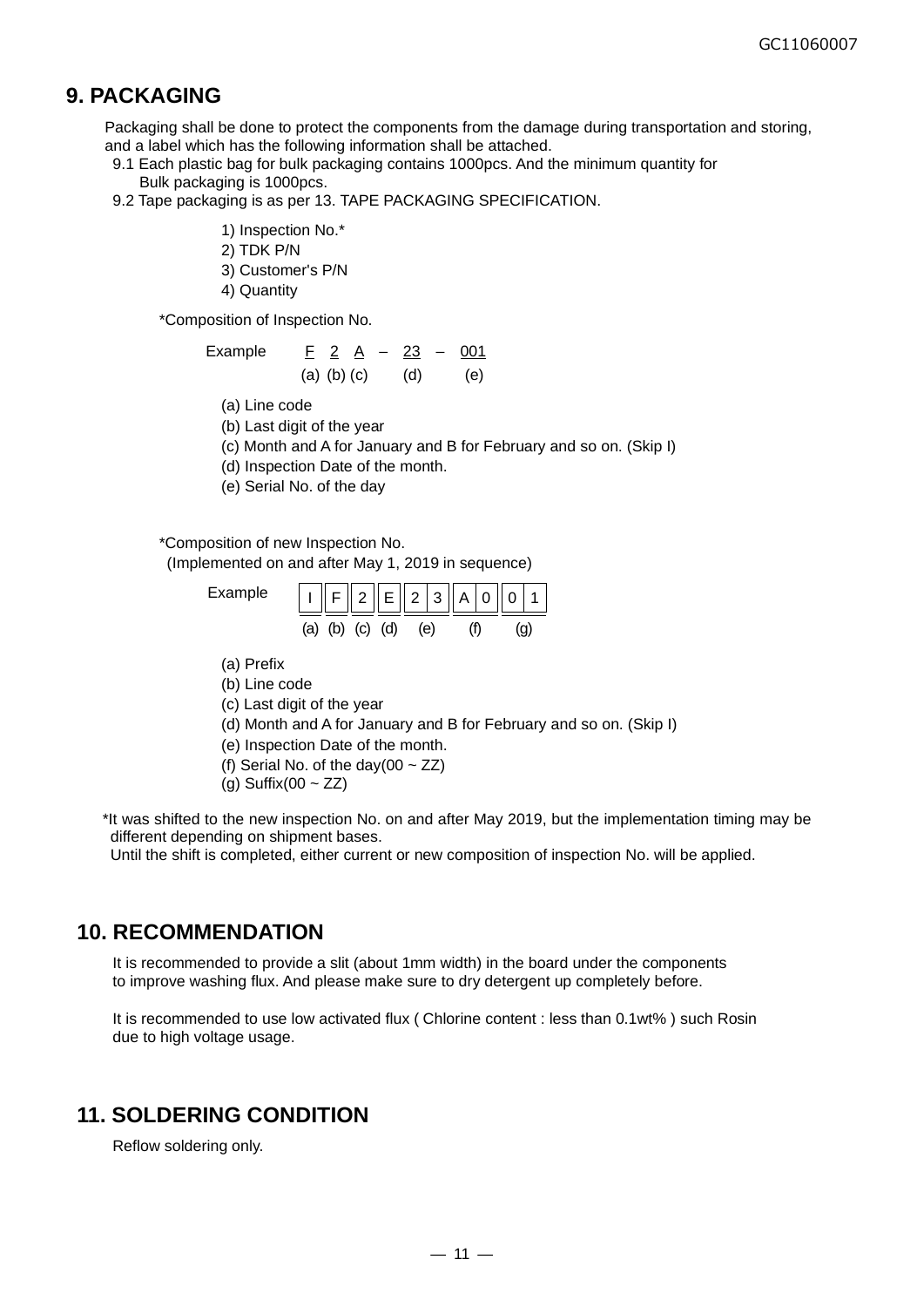## **12. CAUTION**

| No. | Process                                   | Condition                                                                                                                                                                                                                                                                                                                                                                                                                                                                                                                                                                                                                                                                                                                                                                                                                                                                                                                                                                                                                                                                                                                                                                                                                                                                                                                                                                                                                                                                                                                                                                               |
|-----|-------------------------------------------|-----------------------------------------------------------------------------------------------------------------------------------------------------------------------------------------------------------------------------------------------------------------------------------------------------------------------------------------------------------------------------------------------------------------------------------------------------------------------------------------------------------------------------------------------------------------------------------------------------------------------------------------------------------------------------------------------------------------------------------------------------------------------------------------------------------------------------------------------------------------------------------------------------------------------------------------------------------------------------------------------------------------------------------------------------------------------------------------------------------------------------------------------------------------------------------------------------------------------------------------------------------------------------------------------------------------------------------------------------------------------------------------------------------------------------------------------------------------------------------------------------------------------------------------------------------------------------------------|
| 1   | Operating<br>Condition<br>(Storage, Use,  | 1-1. Storage, Use<br>The capacitors must be stored in an ambient temperature of 5 to 40°C with a relative<br>humidity of 20 to 70%RH. JIS C 60721-3-1 Class 1K2 should be followed for the<br>other climatic conditions.                                                                                                                                                                                                                                                                                                                                                                                                                                                                                                                                                                                                                                                                                                                                                                                                                                                                                                                                                                                                                                                                                                                                                                                                                                                                                                                                                                |
|     | Transportation)                           | 1) High temperature and humidity environment may affect a capacitor's solder ability<br>because it accelerates terminal oxidization. They also deteriorate performance of<br>taping and packaging. Therefore, SMD capacitors shall be used within 6 months. For<br>capacitors with terminal electrodes consisting of silver or silver-palladium which tend<br>to become oxidized or sulfurized, use as soon as possible, such as within one month<br>after opening the bag.                                                                                                                                                                                                                                                                                                                                                                                                                                                                                                                                                                                                                                                                                                                                                                                                                                                                                                                                                                                                                                                                                                             |
|     |                                           | 2) When capacitors are stored for a longer time period than 6 months, confirm the<br>solderability of the capacitors prior to use.<br>During storage, keep the minimum packaging unit in its original packaging without<br>opening it.<br>Do not deviate from the above temperature and humidity conditions even for a short<br>term.                                                                                                                                                                                                                                                                                                                                                                                                                                                                                                                                                                                                                                                                                                                                                                                                                                                                                                                                                                                                                                                                                                                                                                                                                                                   |
|     |                                           | 3) Corrosive gasses in the air or atmosphere may result in deterioration of the reliability,<br>such as poor solderability of the terminal electrodes. Do not store capacitors where<br>they will be exposed to corrosive gas (e.g., hydrogen sulfide, sulfur dioxide, chlorine<br>ammonia etc.)                                                                                                                                                                                                                                                                                                                                                                                                                                                                                                                                                                                                                                                                                                                                                                                                                                                                                                                                                                                                                                                                                                                                                                                                                                                                                        |
|     |                                           | 4) Solderability and electrical performance may deteriorate due to photochemical<br>change in the terminal electrode if stored in direct sunlight, or due to condensation<br>from rapid changes in humidity.<br>The capacitors especially which use resin material must be operated and stored in an<br>environment free of dew condensation, as moisture absorption due to condensation<br>may affect the performance.                                                                                                                                                                                                                                                                                                                                                                                                                                                                                                                                                                                                                                                                                                                                                                                                                                                                                                                                                                                                                                                                                                                                                                 |
|     |                                           | 5) Refer to JIS C 60721-3-1, class 1K2 for other climate conditions.                                                                                                                                                                                                                                                                                                                                                                                                                                                                                                                                                                                                                                                                                                                                                                                                                                                                                                                                                                                                                                                                                                                                                                                                                                                                                                                                                                                                                                                                                                                    |
|     |                                           | 1-2. Handling in transportation<br>1)<br>In case of the transportation of the capacitors, the performance of the capacitors<br>may be deteriorated depending on the transportation condition.<br>(Refer to JEITA RCR-2335C 9.2 Handling in transportation)                                                                                                                                                                                                                                                                                                                                                                                                                                                                                                                                                                                                                                                                                                                                                                                                                                                                                                                                                                                                                                                                                                                                                                                                                                                                                                                              |
| 2   | Circuit design<br><sup>∕</sup> !∖ Caution | 2-1. Operating temperature<br>Operating temperature should be followed strictly within this specification, especially<br>be careful with maximum temperature.<br>1) Upper category temperature (maximum operating temperature) is specified.<br>It is necessary to select a capacitor whose rated temperature us higher than the<br>operating temperature. Also, it is necessary to consider the temperature distribution<br>in the equipment and seasonal temperature variation.                                                                                                                                                                                                                                                                                                                                                                                                                                                                                                                                                                                                                                                                                                                                                                                                                                                                                                                                                                                                                                                                                                       |
|     |                                           | 2) Surface temperature including self heating should be below maximum operating<br>temperature.<br>Due to dielectric loss, capacitors will heat itself when AC is applied due to ESR.<br>Especially at high frequencies, please be careful that the heat might be so extreme.<br>Also, even if the surface temperature of the capacitor includes self-heating and is<br>the maximum operating temperature or lower, excessive heating of the capacitor<br>due to self-heating may cause deterioration of the characteristics and reliability of<br>the capacitor.<br>The self-heating temperature rise of the capacitor changes depending on the<br>difference in heat radiation due to the mounting method to the device, the ambient<br>temperature, the cooling method of the device and circuit board material and the<br>design, etc.<br>The load should be contained so that the self-heating temperature rise of the<br>capacitor body in a natural convection environment at an ambient temperature of<br>25°C remain below 20°C.<br>When using in a high-frequency circuit or a circuit in which a capacitor generates<br>heat, such as when a high-frequency ripple current flows, pay attention to the above<br>precautions. (Note that accurate measurement may not be possible with self-heating<br>measurement when the equipment applies cooling other than natural convection<br>such as a cooling fan.)<br>3) The electrical characteristics of the capacitors will vary depending on the<br>temperature. The capacitors should be selected and designed in taking the |
|     |                                           | temperature into consideration.                                                                                                                                                                                                                                                                                                                                                                                                                                                                                                                                                                                                                                                                                                                                                                                                                                                                                                                                                                                                                                                                                                                                                                                                                                                                                                                                                                                                                                                                                                                                                         |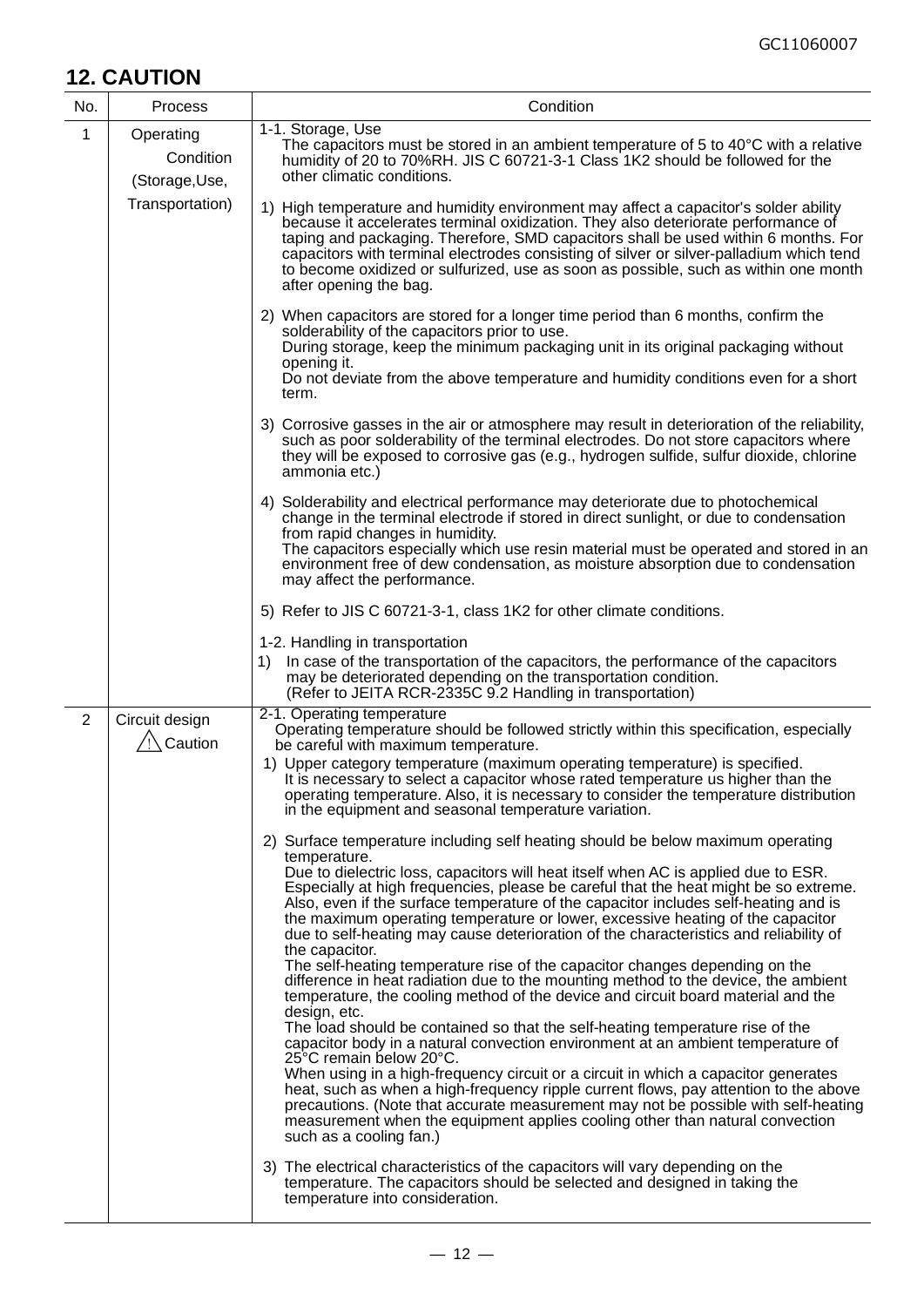| No.            | Process        | Condition                                                                                                                                                                                                                                                                     |  |  |  |  |
|----------------|----------------|-------------------------------------------------------------------------------------------------------------------------------------------------------------------------------------------------------------------------------------------------------------------------------|--|--|--|--|
| $\overline{2}$ | Circuit design | 2-2. When overvoltage is applied<br>Applying overvoltage to a capacitor may cause dielectric breakdown and result in a<br>short circuit. The duration until dielectric breakdown depends on the applied voltage<br>and the ambient temperature.                               |  |  |  |  |
|                | /!∖Caution     |                                                                                                                                                                                                                                                                               |  |  |  |  |
|                |                | 2-3. Operating voltage                                                                                                                                                                                                                                                        |  |  |  |  |
|                |                | 1) Operating voltage across the terminals should be below the rated voltage.                                                                                                                                                                                                  |  |  |  |  |
|                |                | When AC and DC are super imposed, V <sub>0-P</sub> must be below the rated voltage.                                                                                                                                                                                           |  |  |  |  |
|                |                | $-$ (1) and (2)<br>AC or pulse with overshooting, VP-P must be below the rated voltage.<br>$-$ (3), (4) and (5)                                                                                                                                                               |  |  |  |  |
|                |                | When the voltage is started to apply to the circuit or it is stopped applying, the<br>irregular voltage may be generated for a transit period because of resonance or<br>switching. Be sure to use the capacitors within rated voltage containing these<br>Irregular voltage. |  |  |  |  |
|                |                | (1) DC voltage<br>(2) DC+AC voltage<br>(3) AC voltage<br>Voltage                                                                                                                                                                                                              |  |  |  |  |
|                |                | Positional<br>$V_{0-P}$<br>$V_{P-P}$<br>$V_{0-P}$<br>Measurement<br>(Rated voltage)<br>$\mathbf 0$ .<br>0                                                                                                                                                                     |  |  |  |  |
|                |                | (4) Pulse voltage $(A)$ (5) Pulse voltage (B)<br>Voltage                                                                                                                                                                                                                      |  |  |  |  |
|                |                |                                                                                                                                                                                                                                                                               |  |  |  |  |
|                |                | Positional<br>$V_{P-P}$<br>$V_{P-P}$<br>Measurement<br>(Rated voltage)                                                                                                                                                                                                        |  |  |  |  |
|                |                | 2) Even below the rated voltage, if repetitive high frequency AC or pulse is applied,<br>the reliability of the capacitors may be reduced.                                                                                                                                    |  |  |  |  |
|                |                | 3) The effective capacitance will vary depending on applied DC and AC voltages.<br>The capacitors should be selected and designed in taking the voltages into<br>consideration.                                                                                               |  |  |  |  |
|                |                | 4) Abnormal voltage (surge voltage, static electricity, pulse voltage, etc.) shall not<br>exceed the rated voltage.                                                                                                                                                           |  |  |  |  |
|                |                | 5) When capacitors are used in a series connection, it is necessary to add a balancing<br>circuit such as voltage dividing resistors in order to avoid an imbalance in the<br>voltage applied to each capacitor.                                                              |  |  |  |  |
|                |                | 2-3. Frequency<br>When the capacitors (Class 2) are used in AC and/or pulse voltages, the<br>1)<br>capacitors may vibrate themselves and generate audible sound.                                                                                                              |  |  |  |  |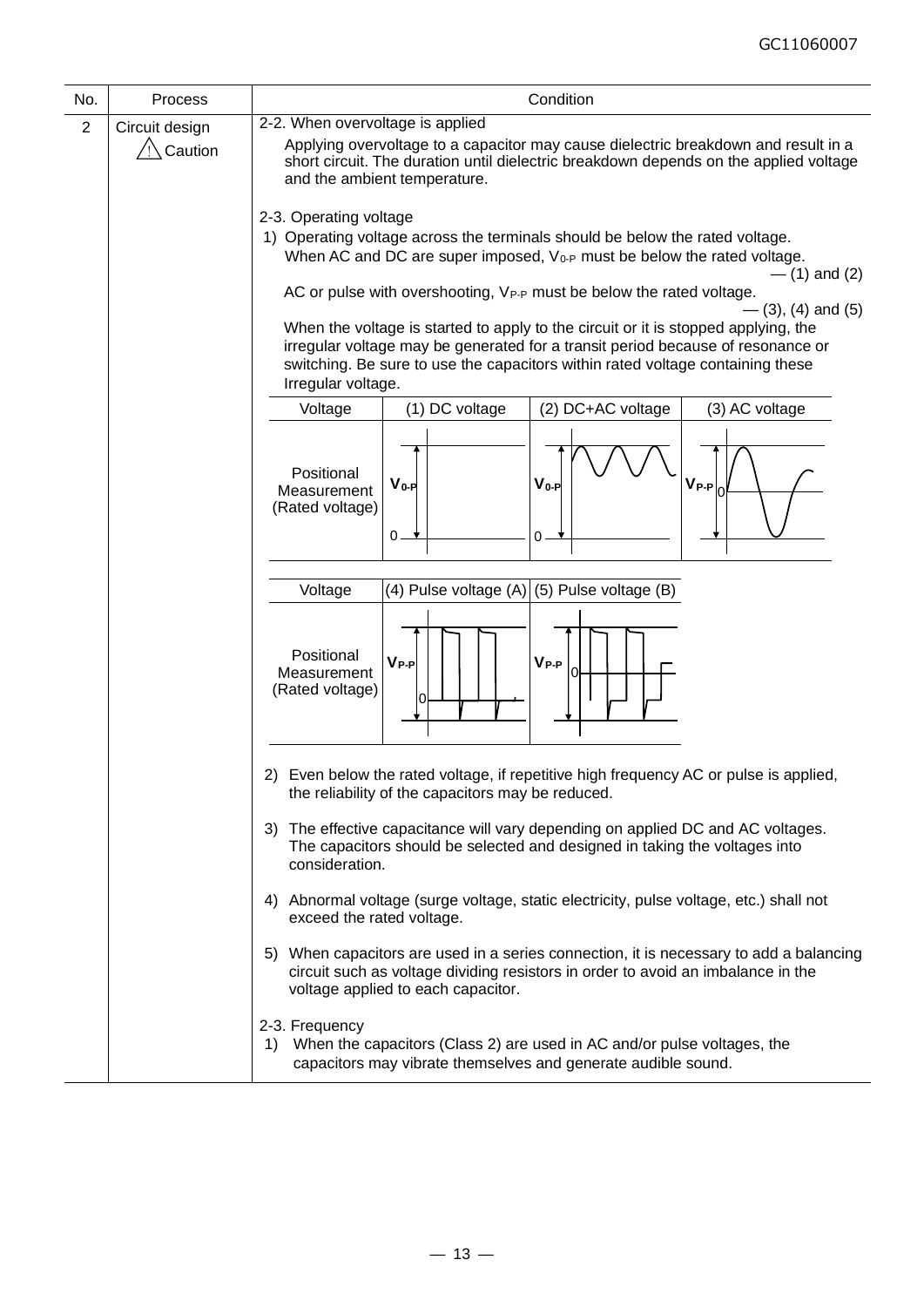| No. | Process                |                                                                                                                                                                                                                                                                                                                                                                                |                           | Condition         |                     |                   |                                                                                                                                                                                                                                                   |  |
|-----|------------------------|--------------------------------------------------------------------------------------------------------------------------------------------------------------------------------------------------------------------------------------------------------------------------------------------------------------------------------------------------------------------------------|---------------------------|-------------------|---------------------|-------------------|---------------------------------------------------------------------------------------------------------------------------------------------------------------------------------------------------------------------------------------------------|--|
| 3   | Designing<br>P.C.board | The amount of solder at the terminations has a direct effect on the reliability of the<br>capacitors.<br>1) The greater the amount of solder, the higher the stress on the chip capacitors,<br>and the more likely that it will break. When designing a P.C.board, determine the<br>shape and size of the solder lands to have proper amount of solder on the<br>terminations. |                           |                   |                     |                   |                                                                                                                                                                                                                                                   |  |
|     |                        | 2) Avoid using common solder land for multiple terminations and provide individual<br>solder land for each terminations.                                                                                                                                                                                                                                                       |                           |                   |                     |                   |                                                                                                                                                                                                                                                   |  |
|     |                        | 3) Size and recommended land dimensions.                                                                                                                                                                                                                                                                                                                                       |                           |                   |                     |                   |                                                                                                                                                                                                                                                   |  |
|     |                        | Reflow soldering                                                                                                                                                                                                                                                                                                                                                               | Chip capacitors<br>C<br>B | D<br>Α            | Slit<br>Solder land |                   | Solder resist                                                                                                                                                                                                                                     |  |
|     |                        |                                                                                                                                                                                                                                                                                                                                                                                |                           |                   |                     |                   | (Unit : mm)                                                                                                                                                                                                                                       |  |
|     |                        | Case size<br>Symbol                                                                                                                                                                                                                                                                                                                                                            | C3216<br>[CC1206]         | C3225<br>[CC1210] | C4520<br>[CC1808]   | C4532<br>[CC1812] | C5750<br>[CC2220]                                                                                                                                                                                                                                 |  |
|     |                        | A                                                                                                                                                                                                                                                                                                                                                                              | $2.0 - 2.4$               | $2.0 - 2.4$       | $3.1 - 3.7$         | $3.1 - 3.7$       | $4.1 - 4.8$                                                                                                                                                                                                                                       |  |
|     |                        | В                                                                                                                                                                                                                                                                                                                                                                              | $1.0 - 1.2$               | $1.0 - 1.2$       | $1.2 - 1.4$         | $1.2 - 1.4$       | $1.2 - 1.4$                                                                                                                                                                                                                                       |  |
|     |                        | C                                                                                                                                                                                                                                                                                                                                                                              | $1.1 - 1.6$               | $1.9 - 2.5$       | $1.5 - 2.0$         | $2.4 - 3.2$       | $4.0 - 5.0$                                                                                                                                                                                                                                       |  |
|     |                        | D                                                                                                                                                                                                                                                                                                                                                                              | $1.0 - 1.3$               | $1.0 - 1.3$       | $1.0 - 1.3$         | $1.0 - 1.3$       | $1.0 - 1.3$                                                                                                                                                                                                                                       |  |
|     |                        | 4)<br>completely before.<br>such Rosin due to high voltage usage.                                                                                                                                                                                                                                                                                                              |                           |                   |                     |                   | It is recommended to provide a slit (about 1mm width) in the board under the<br>components to improve washing flux. And please make sure to dry detergent up<br>It is recommended to use low activated flux (Chlorine content : less than 0.1wt%) |  |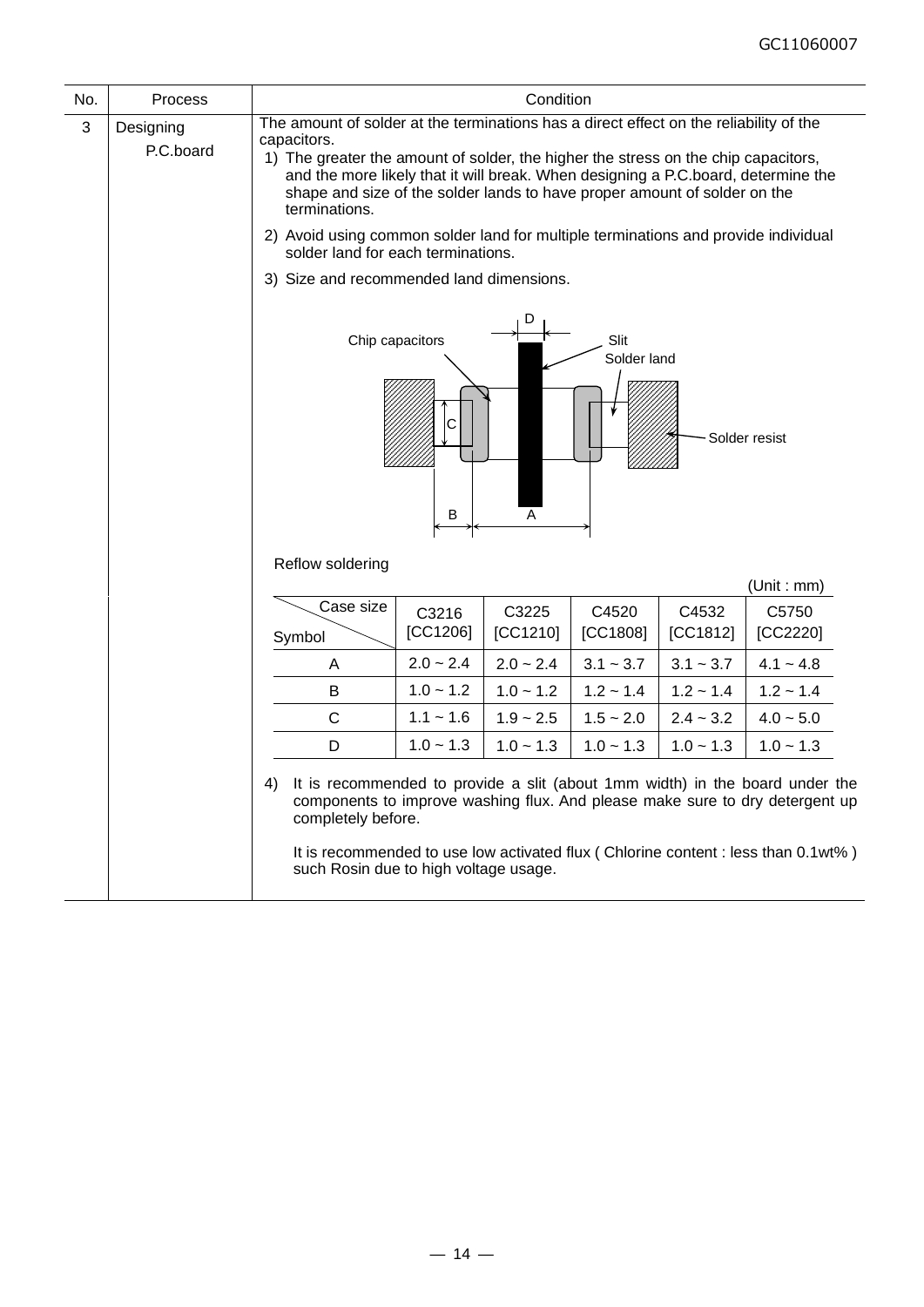| No. | Process                |  |                                    | Condition                                                                    |                                                                      |  |  |  |
|-----|------------------------|--|------------------------------------|------------------------------------------------------------------------------|----------------------------------------------------------------------|--|--|--|
| 3   | Designing<br>P.C.board |  |                                    | 5) Recommended chip capacitors layout is as following.                       |                                                                      |  |  |  |
|     |                        |  |                                    | Disadvantage against<br>bending stress                                       | Advantage against<br>bending stress                                  |  |  |  |
|     | face                   |  | Mounting                           | Perforation or slit<br><u>ATIMENATIN</u>                                     | Perforation or slit<br>$TV$ $V$                                      |  |  |  |
|     |                        |  |                                    | Break P.C.board with<br>mounted side up.                                     | Break P.C.board with<br>mounted side down.                           |  |  |  |
|     |                        |  |                                    | Mount perpendicularly to<br>perforation or slit                              | Mount in parallel with<br>perforation or slit                        |  |  |  |
|     |                        |  | Chip<br>arrangement<br>(Direction) | Perforation or slit<br>$\Box$                                                | Perforation or slit<br>Ξ                                             |  |  |  |
|     |                        |  | Distance from<br>slit              | Closer to slit is higher stress<br>$\mathbf{\mathfrak{Q}}_1$<br>(2, 4, 4, 2) | Away from slit is less stress<br>$\mathbf{\ell}_{2}$<br>(2, 4, 4, 2) |  |  |  |
|     |                        |  |                                    |                                                                              |                                                                      |  |  |  |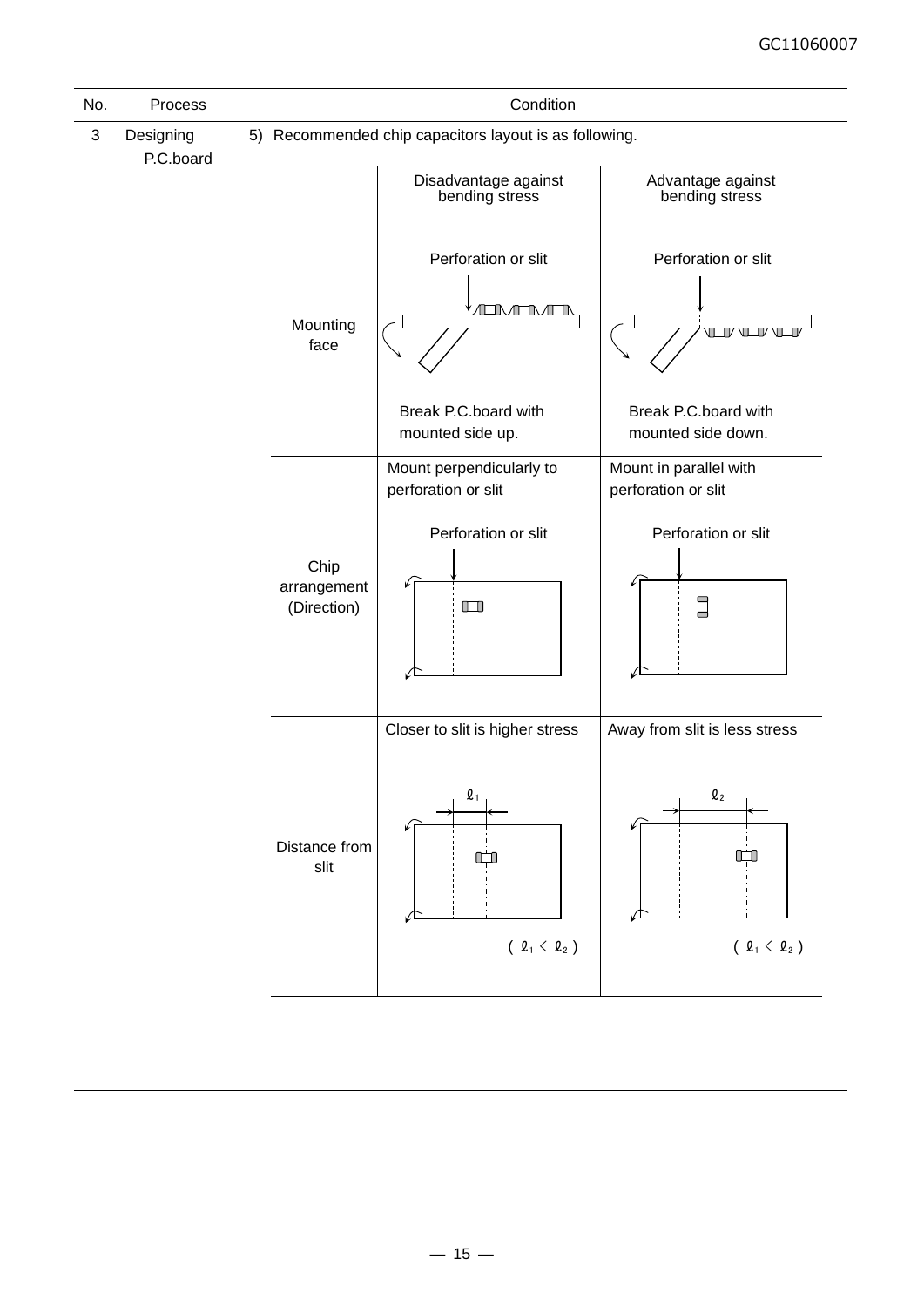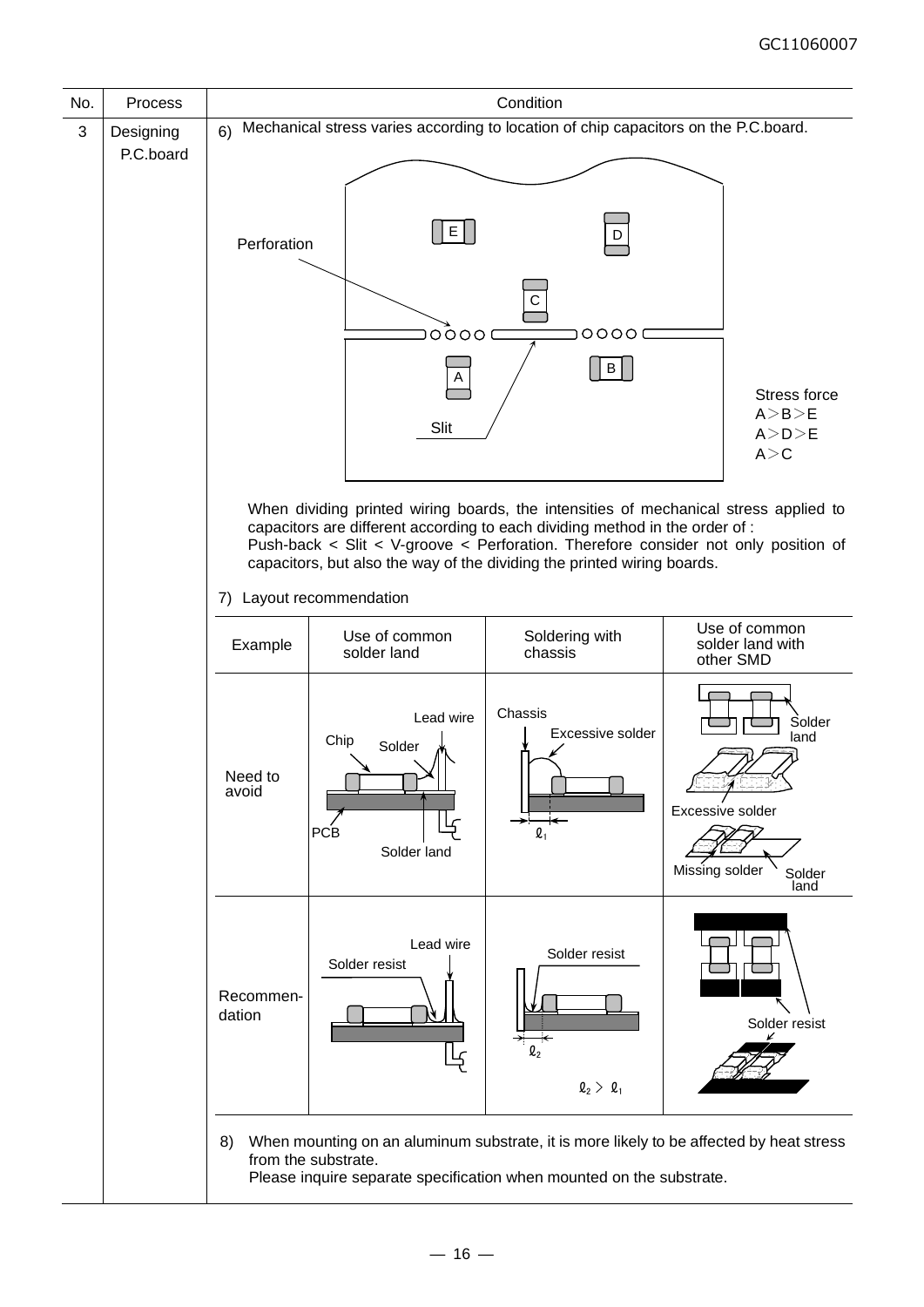| No. | Process  | Condition                                                                                                                                                                                                                                                                                                                                                                                                                                                                                                                                              |                                                                                                                                                                                                                                           |                                                                              |  |  |
|-----|----------|--------------------------------------------------------------------------------------------------------------------------------------------------------------------------------------------------------------------------------------------------------------------------------------------------------------------------------------------------------------------------------------------------------------------------------------------------------------------------------------------------------------------------------------------------------|-------------------------------------------------------------------------------------------------------------------------------------------------------------------------------------------------------------------------------------------|------------------------------------------------------------------------------|--|--|
| 4   | Mounting | 4-1. Stress from mounting head<br>If the mounting head is adjusted too low, it may induce excessive stress in the chip<br>capacitors to result in cracking. Please take following precautions.<br>1) Adjust the bottom dead center of the mounting head to reach on the P.C.board<br>surface and not press it.<br>2) Adjust the mounting head pressure to be 1 to 3N of static weight.<br>3) To minimize the impact energy from mounting head, it is important to provide<br>support from the bottom side of the P.C.board.<br>See following examples. |                                                                                                                                                                                                                                           |                                                                              |  |  |
|     |          | Not recommended<br>Recommended                                                                                                                                                                                                                                                                                                                                                                                                                                                                                                                         |                                                                                                                                                                                                                                           |                                                                              |  |  |
|     |          | Single-sided<br>mounting                                                                                                                                                                                                                                                                                                                                                                                                                                                                                                                               | Crack                                                                                                                                                                                                                                     | A support pin<br>is not to be<br>Support pin<br>underneath<br>the capacitor. |  |  |
|     |          | Double-sides<br>mounting                                                                                                                                                                                                                                                                                                                                                                                                                                                                                                                               | Solder<br>Crack<br>peeling                                                                                                                                                                                                                | Support pin                                                                  |  |  |
|     |          |                                                                                                                                                                                                                                                                                                                                                                                                                                                                                                                                                        | When the centering jaw is worn out, it may give mechanical impact on the<br>capacitors to cause crack. Please control the close up dimension of the centering<br>jaw and provide sufficient preventive maintenance and replacement of it. |                                                                              |  |  |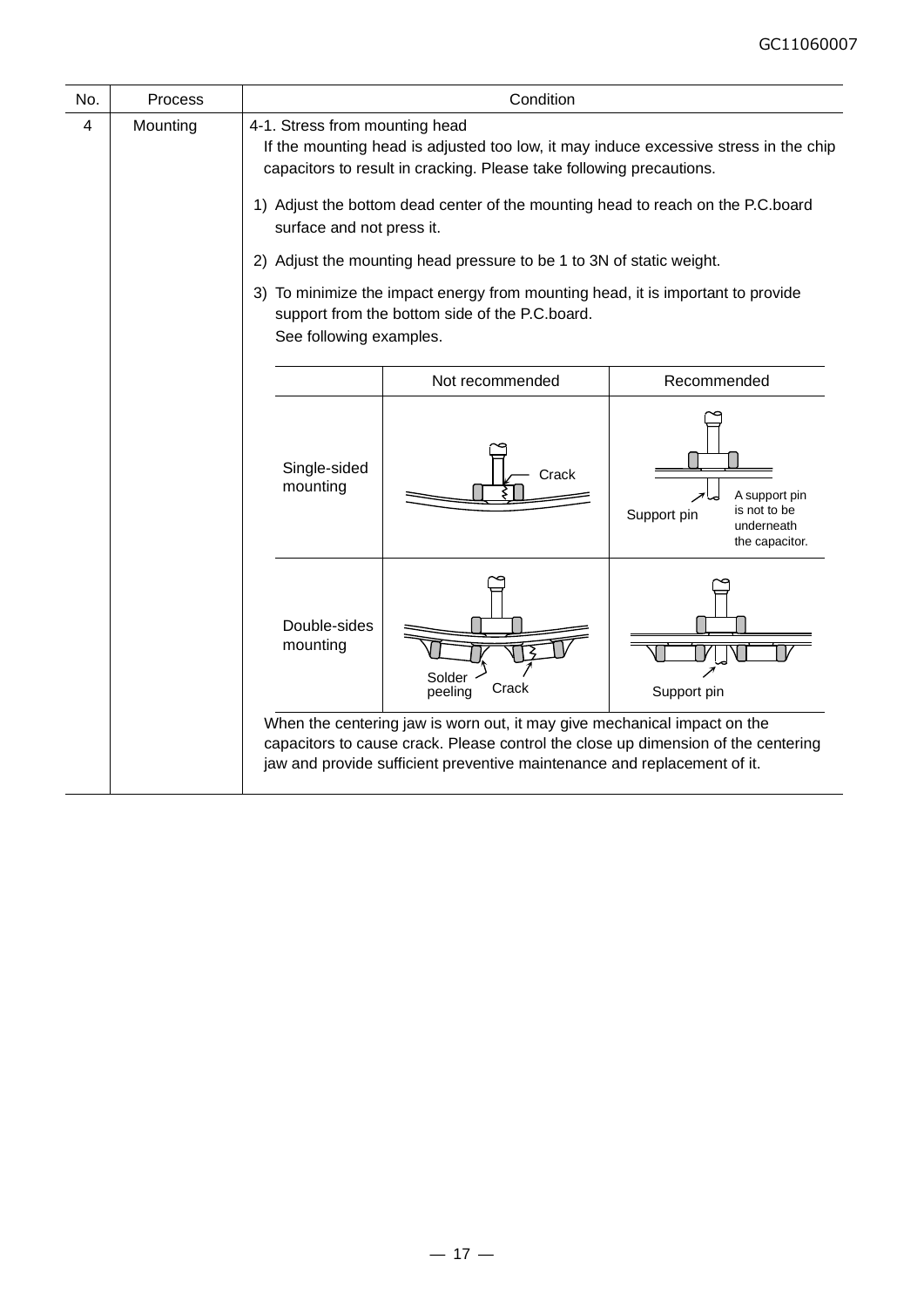| No. | Process   |                                                                                                                                                                                                          | Condition                                                                                                             |                 |                     |  |  |  |
|-----|-----------|----------------------------------------------------------------------------------------------------------------------------------------------------------------------------------------------------------|-----------------------------------------------------------------------------------------------------------------------|-----------------|---------------------|--|--|--|
| 5   | Soldering | 5-1. Flux selection<br>Flux can seriously affect the performance of capacitors. Confirm the following to<br>select the appropriate flux.                                                                 |                                                                                                                       |                 |                     |  |  |  |
|     |           | 1) It is recommended to use a mildly activated rosin flux (less than 0.1wt% chlorine).<br>Strong flux is not recommended.                                                                                |                                                                                                                       |                 |                     |  |  |  |
|     |           | 2) Excessive flux must be avoided. Please provide proper amount of flux.                                                                                                                                 |                                                                                                                       |                 |                     |  |  |  |
|     |           | 3) When water-soluble flux is used, enough washing is necessary.                                                                                                                                         |                                                                                                                       |                 |                     |  |  |  |
|     |           |                                                                                                                                                                                                          | 5-2. Recommended soldering profile : Reflow method<br>Refer to the following temperature profile at Reflow soldering. |                 |                     |  |  |  |
|     |           |                                                                                                                                                                                                          | Reflow soldering                                                                                                      |                 |                     |  |  |  |
|     |           |                                                                                                                                                                                                          | Soldering<br>Preheating                                                                                               | Natural cooling |                     |  |  |  |
|     |           | Peak<br>Temp<br>Temp. (°C)<br>0<br>5-3. Recommended soldering peak temp and peak temp duration<br>Temp./Duration                                                                                         | $\Delta T$<br>Over 60 sec.<br>Peak Temp time<br>Reflow soldering                                                      |                 |                     |  |  |  |
|     |           |                                                                                                                                                                                                          | Peak temp(°C)                                                                                                         | Duration(sec.)  |                     |  |  |  |
|     |           | Solder<br>Lead Free Solder                                                                                                                                                                               | 260 max.                                                                                                              | 10 max.         |                     |  |  |  |
|     |           | Sn-Pb Solder                                                                                                                                                                                             | 230 max.                                                                                                              | 20 max.         |                     |  |  |  |
|     |           | Recommended solder compositions<br>Lead Free Solder: Sn-3.0Ag-0.5Cu<br>5-4. Avoiding thermal shock<br>1) Preheating condition                                                                            |                                                                                                                       |                 |                     |  |  |  |
|     |           | Soldering                                                                                                                                                                                                | Case size                                                                                                             |                 | Temp. (°C)          |  |  |  |
|     |           |                                                                                                                                                                                                          | C3216(CC1206)                                                                                                         |                 | $\Delta T \leq 150$ |  |  |  |
|     |           | Reflow soldering                                                                                                                                                                                         | C3225(CC1210), C4532(CC1812),<br>C5750(CC2220)                                                                        |                 | $\Delta T \leq 130$ |  |  |  |
|     |           | Cooling condition<br>2)<br>Natural cooling using air is recommended. If the chips are dipped into a solvent for<br>cleaning, the temperature difference $(\Delta T)$ must be less than 100 $^{\circ}$ C. |                                                                                                                       |                 |                     |  |  |  |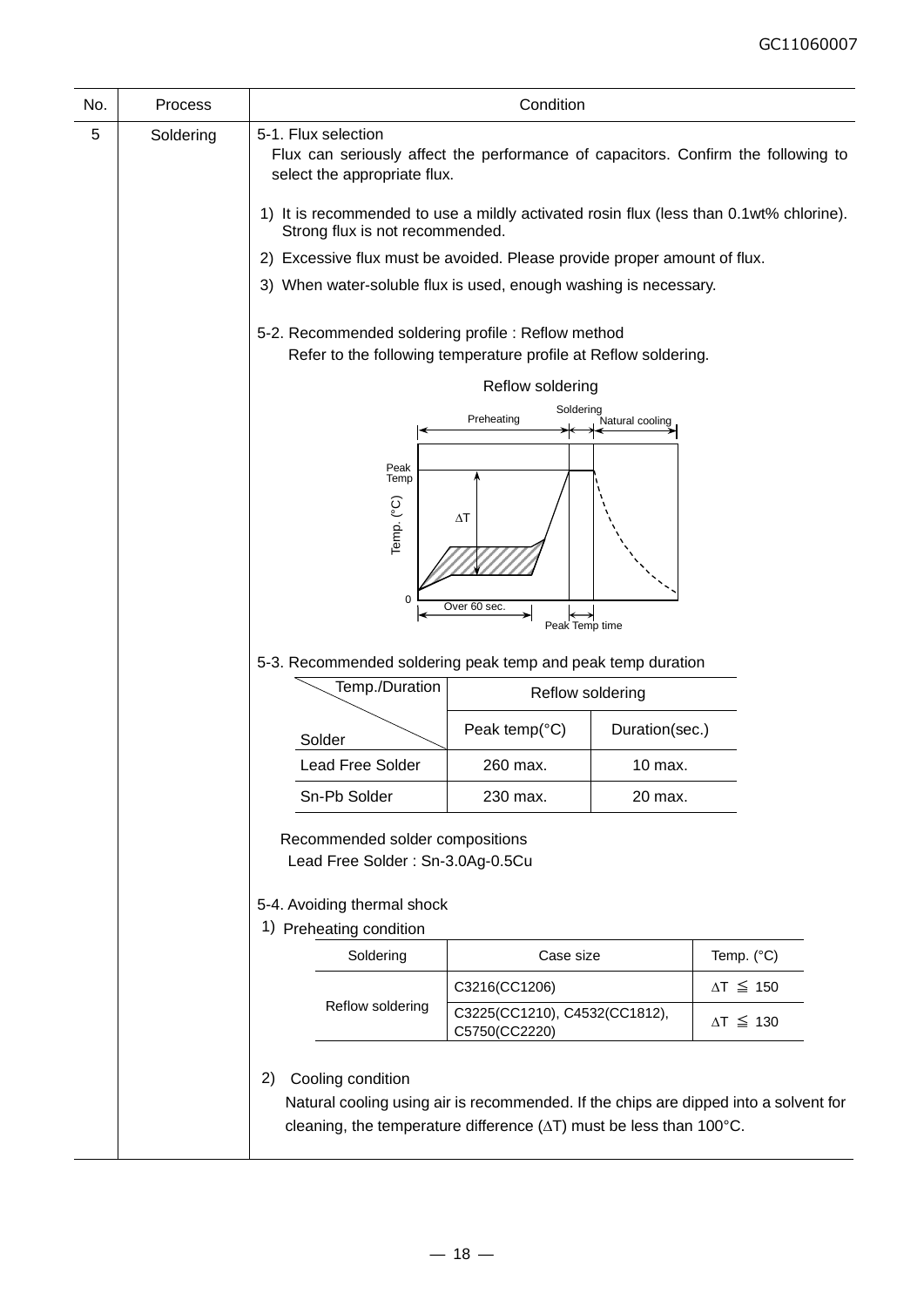| No. | <b>Process</b> | Condition                                                                                                                                                                                                                                                                                                                                                                                                                                                                                                                                                |  |  |  |  |
|-----|----------------|----------------------------------------------------------------------------------------------------------------------------------------------------------------------------------------------------------------------------------------------------------------------------------------------------------------------------------------------------------------------------------------------------------------------------------------------------------------------------------------------------------------------------------------------------------|--|--|--|--|
| 5   | Soldering      | 5-7. Amount of solder<br>Excessive solder will induce higher tensile force in chip capacitors when<br>temperature changes and it may result in chip cracking. In sufficient solder may<br>detach the capacitors from the P.C.board.                                                                                                                                                                                                                                                                                                                      |  |  |  |  |
|     |                | Higher tensile force in<br>Excessive<br>chip capacitors to cause<br>solder<br>crack                                                                                                                                                                                                                                                                                                                                                                                                                                                                      |  |  |  |  |
|     |                | Maximum amount<br>Minimum amount<br>Adequate                                                                                                                                                                                                                                                                                                                                                                                                                                                                                                             |  |  |  |  |
|     |                | Low robustness may<br>Insufficient<br>cause contact failure or<br>chip capacitors come off<br>solder<br>the P.C.board.                                                                                                                                                                                                                                                                                                                                                                                                                                   |  |  |  |  |
|     |                | 5-8. Sn-Zn solder<br>Sn-Zn solder affects product reliability.<br>Please contact TDK in advance when utilize Sn-Zn solder.<br>5-9. Countermeasure for tombstone<br>The misalignment between the mounted positions of the capacitors and the land<br>patterns should be minimized. The tombstone phenomenon may occur especially<br>the capacitors are mounted (in longitudinal direction) in the same direction of the<br>reflow soldering.<br>(Refer to JEITA RCR-2335C Annex A (Informative), Recommendations to prevent<br>the tombstone phenomenon.) |  |  |  |  |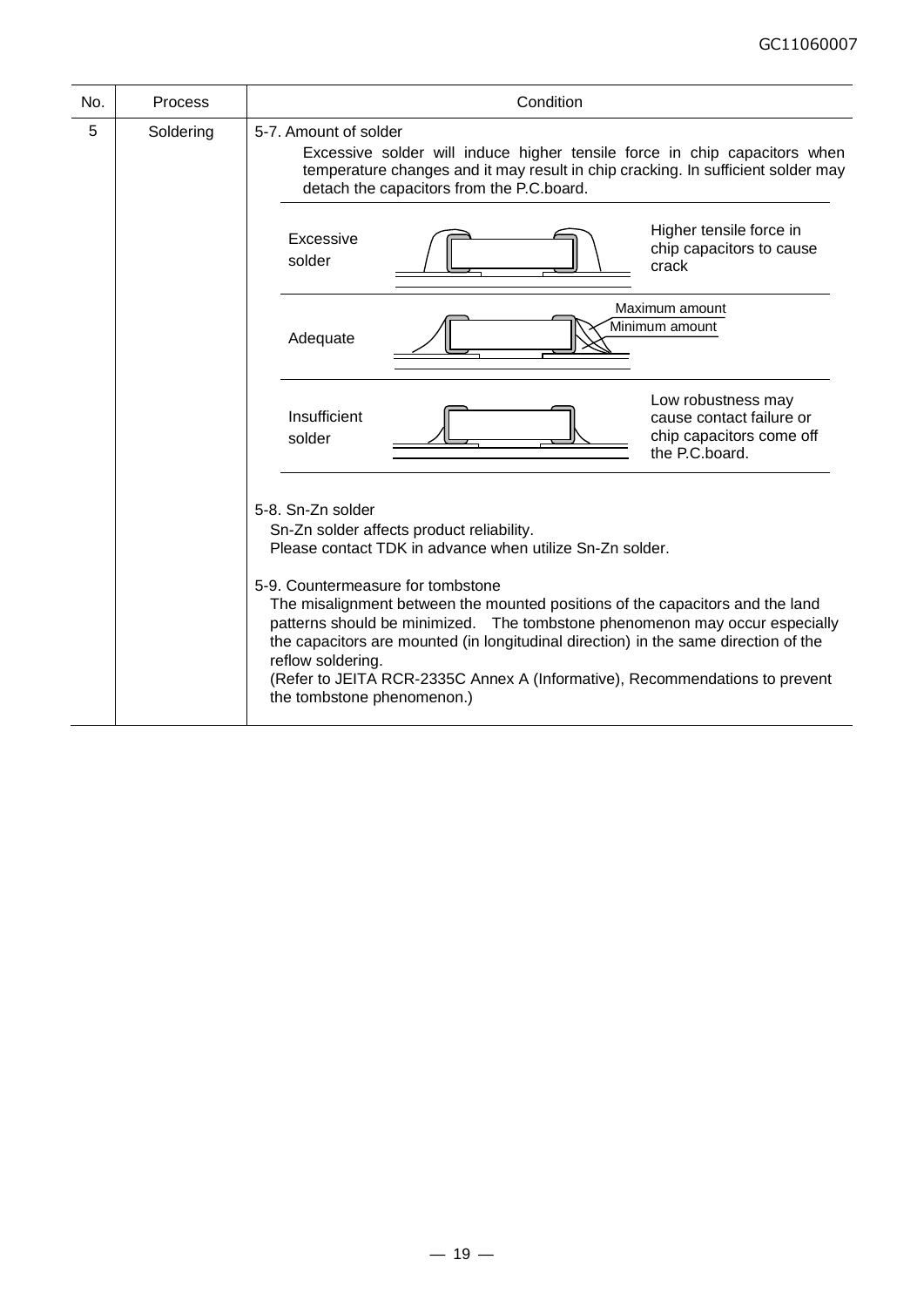| No. | Process          |                                                                                                                                                                                                             | Condition                                                                                                                                                                                                                                                                                                                                                                                                                                                                                                                                                                                                                                                                                                                                                                                                                                                                                                                                                   |  |  |  |  |
|-----|------------------|-------------------------------------------------------------------------------------------------------------------------------------------------------------------------------------------------------------|-------------------------------------------------------------------------------------------------------------------------------------------------------------------------------------------------------------------------------------------------------------------------------------------------------------------------------------------------------------------------------------------------------------------------------------------------------------------------------------------------------------------------------------------------------------------------------------------------------------------------------------------------------------------------------------------------------------------------------------------------------------------------------------------------------------------------------------------------------------------------------------------------------------------------------------------------------------|--|--|--|--|
| 6   | Solder repairing | Solder repairing is unavoidable, refer to below.                                                                                                                                                            |                                                                                                                                                                                                                                                                                                                                                                                                                                                                                                                                                                                                                                                                                                                                                                                                                                                                                                                                                             |  |  |  |  |
|     |                  | 6-1. Soldering rework using spot heater<br>(also called a "blower") rather than a soldering iron.                                                                                                           | Heat stress during rework may possibly be reduced by using a spot heater<br>It is applied only to adding solder in the case of insufficient solder amount.                                                                                                                                                                                                                                                                                                                                                                                                                                                                                                                                                                                                                                                                                                                                                                                                  |  |  |  |  |
|     |                  | 1)                                                                                                                                                                                                          | Reworking using a spot heater may suppress the occurrence of cracks in the<br>capacitor compared to using a soldering iron. A spot heater can heat up a<br>capacitor uniformly with a small heat gradient which leads to lower thermal<br>stress caused by quick heating and cooling or localized heating.<br>Moreover, where ultra-small capacitors are mounted close together on a printed<br>circuit board, reworking with a spot heater can eliminate the risk of direct contact<br>between the tip of a soldering iron and a capacitor.                                                                                                                                                                                                                                                                                                                                                                                                                |  |  |  |  |
|     |                  | <b>Rework condition</b><br>2)<br>such an occurrence.<br>The airflow shall be set as weak as possible.<br>is standard and common.<br>temperature of solder.<br>capacitors and improves operating efficiency. | If the blower nozzle of a spot heater is too close to a capacitor, a crack in the<br>capacitor may occur due to heat stress. Below are recommendations for avoiding<br>Keep more than 5mm between a capacitor and a spot heater nozzle.<br>The blower temperature of the spot heater shall be lower than 400°C.<br>The diameter of the nozzle is recommended to be 2mm(one-outlet type). The size<br>Duration of blowing hot air is recommended to be 10s or less for C3216(CC1206),<br>and 30s or less for C3225(CC1210), C4520(CC1808), C4532(CC1812) and<br>C5750(CC2220), considering surface area of the capacitor and melting<br>The angle between the nozzle and the capacitor is recommended to be<br>45 degrees in order to work easily and to avoid partial area heating.<br>As is the case when using a soldering iron, preheating reduces thermal stress on<br>• Recommended rework condition (Consult the component manufactures for details.) |  |  |  |  |
|     |                  | Distance from nozzle                                                                                                                                                                                        | 5mm and over                                                                                                                                                                                                                                                                                                                                                                                                                                                                                                                                                                                                                                                                                                                                                                                                                                                                                                                                                |  |  |  |  |
|     |                  | Nozzle angle                                                                                                                                                                                                | 45degrees                                                                                                                                                                                                                                                                                                                                                                                                                                                                                                                                                                                                                                                                                                                                                                                                                                                                                                                                                   |  |  |  |  |
|     |                  | Nozzle temp.                                                                                                                                                                                                | 400°C and less                                                                                                                                                                                                                                                                                                                                                                                                                                                                                                                                                                                                                                                                                                                                                                                                                                                                                                                                              |  |  |  |  |
|     |                  | Airflow                                                                                                                                                                                                     | Set as weak as possible<br>(The airflow shall be the minimum value necessary<br>for solder to melt in the conditions mentioned above.)                                                                                                                                                                                                                                                                                                                                                                                                                                                                                                                                                                                                                                                                                                                                                                                                                      |  |  |  |  |
|     |                  | Nozzle diameter                                                                                                                                                                                             | ø2mm (one-outlet type)                                                                                                                                                                                                                                                                                                                                                                                                                                                                                                                                                                                                                                                                                                                                                                                                                                                                                                                                      |  |  |  |  |
|     |                  | <b>Blowing duration</b>                                                                                                                                                                                     | 10s and less (C3216[CC1206])<br>30s and less (C3225[CC1210], C4520CC1808],<br>C4532[CC1812], C5750[CC2220])                                                                                                                                                                                                                                                                                                                                                                                                                                                                                                                                                                                                                                                                                                                                                                                                                                                 |  |  |  |  |
|     |                  | · Example of recommended spot heater use                                                                                                                                                                    |                                                                                                                                                                                                                                                                                                                                                                                                                                                                                                                                                                                                                                                                                                                                                                                                                                                                                                                                                             |  |  |  |  |
|     |                  | One-outlet type nozzle<br>Angle: 45degrees                                                                                                                                                                  |                                                                                                                                                                                                                                                                                                                                                                                                                                                                                                                                                                                                                                                                                                                                                                                                                                                                                                                                                             |  |  |  |  |
|     |                  | 3)<br>of the printed wiring board.                                                                                                                                                                          | Amount of solder should be suitable to from a proper fillet shape.<br>Excess solder causes mechanical and thermal stress on a capacitor and results<br>in cracks. Insufficient solder causes weak adherence of the capacitor to the<br>substrate and may result in detachment of a capacitor and deteriorate reliability<br>See the example of appropriate solder fillet shape for 5-5. Amount of solder.                                                                                                                                                                                                                                                                                                                                                                                                                                                                                                                                                   |  |  |  |  |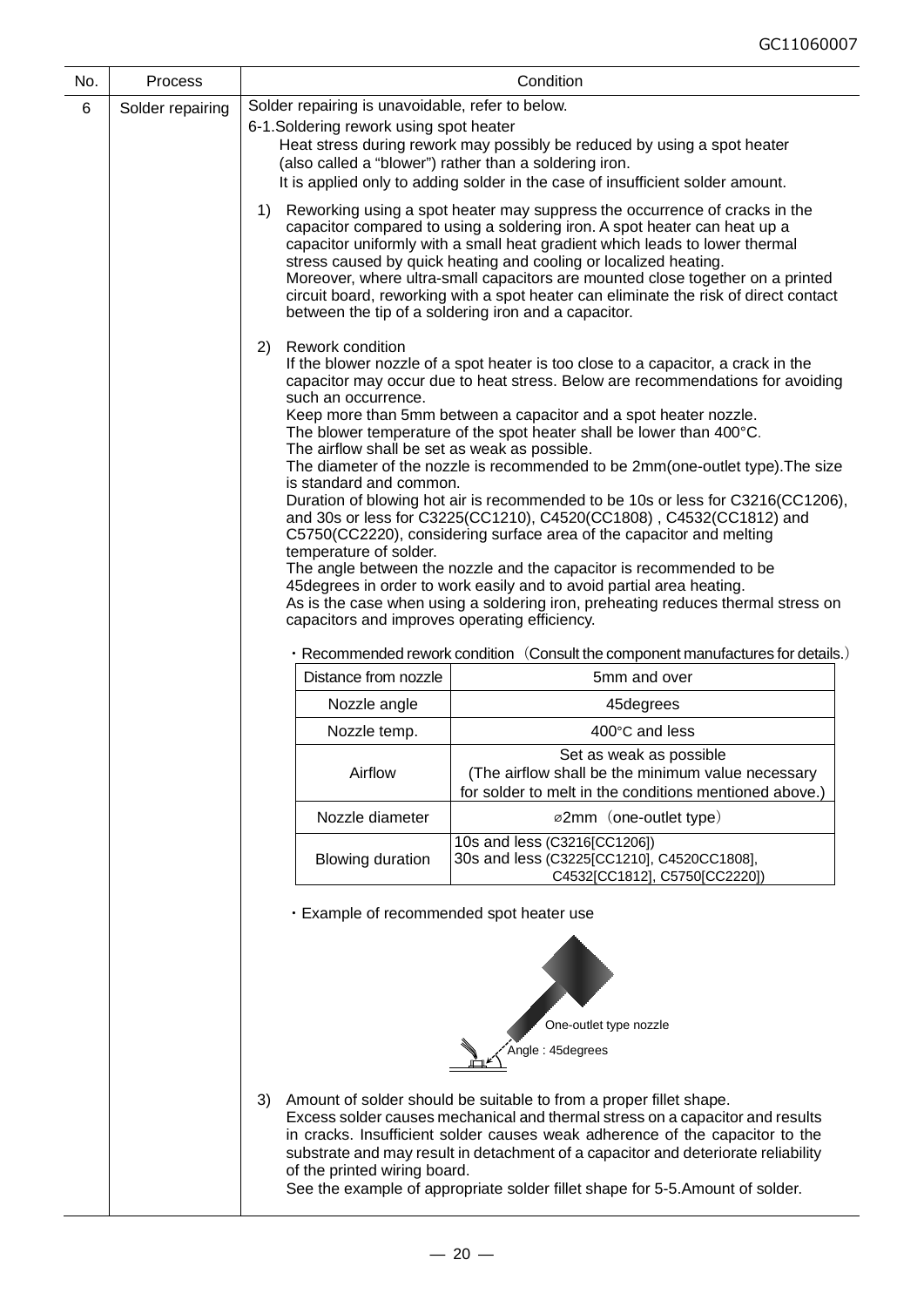| No. | Process          | Condition                                                                                                                                                                                                                                            |                                                                                                                                                                                                                                                                                                                                                                                                         |                 |                                                                                           |                        |  |  |
|-----|------------------|------------------------------------------------------------------------------------------------------------------------------------------------------------------------------------------------------------------------------------------------------|---------------------------------------------------------------------------------------------------------------------------------------------------------------------------------------------------------------------------------------------------------------------------------------------------------------------------------------------------------------------------------------------------------|-----------------|-------------------------------------------------------------------------------------------|------------------------|--|--|
| 6   | Solder repairing | 6-2. Solder repair by solder iron                                                                                                                                                                                                                    |                                                                                                                                                                                                                                                                                                                                                                                                         |                 |                                                                                           |                        |  |  |
|     |                  | solder                                                                                                                                                                                                                                               | 1) Selection of the soldering iron tip<br>Tip temperature of solder iron varies by its type, P.C.board material and<br>land size. The higher the tip temperature, the quicker the operation. However,<br>heat shock may cause a crack in the chip capacitors.<br>Please make sure the tip temp. before soldering and keep the peak temp and<br>time in accordance with following recommended condition. |                 |                                                                                           |                        |  |  |
|     |                  | Manual soldering<br>(Solder iron)                                                                                                                                                                                                                    |                                                                                                                                                                                                                                                                                                                                                                                                         |                 |                                                                                           |                        |  |  |
|     |                  | 280<br>Temp. (°C)<br>$\Delta T$<br>Preheating<br>0<br>3sec. (As short as possible)                                                                                                                                                                   |                                                                                                                                                                                                                                                                                                                                                                                                         |                 |                                                                                           |                        |  |  |
|     |                  | Recommended solder iron condition (Sn-Pb Solder and Lead Free Solder)                                                                                                                                                                                |                                                                                                                                                                                                                                                                                                                                                                                                         |                 |                                                                                           |                        |  |  |
|     |                  | Temp. (°C)                                                                                                                                                                                                                                           |                                                                                                                                                                                                                                                                                                                                                                                                         | Duration (sec.) | Wattage (W)                                                                               | Shape (mm)             |  |  |
|     |                  | 280 max.                                                                                                                                                                                                                                             |                                                                                                                                                                                                                                                                                                                                                                                                         | 3 max.          | 20 max.                                                                                   | $\varnothing$ 3.0 max. |  |  |
|     |                  | * Please preheat the chip capacitors with the condition in 6-3 to avoid the thermal<br>shock.                                                                                                                                                        |                                                                                                                                                                                                                                                                                                                                                                                                         |                 |                                                                                           |                        |  |  |
|     |                  | Direct contact of the soldering iron with ceramic dielectric of chip capacitors<br>2)<br>may cause crack. Do not touch the ceramic dielectric and the terminations by<br>solder iron.<br>It is not recommended to reuse dismounted capacitors.<br>3) |                                                                                                                                                                                                                                                                                                                                                                                                         |                 |                                                                                           |                        |  |  |
|     |                  |                                                                                                                                                                                                                                                      |                                                                                                                                                                                                                                                                                                                                                                                                         |                 |                                                                                           |                        |  |  |
|     |                  | 6-3. Avoiding thermal shock<br>Preheating condition                                                                                                                                                                                                  |                                                                                                                                                                                                                                                                                                                                                                                                         |                 |                                                                                           |                        |  |  |
|     |                  | Soldering                                                                                                                                                                                                                                            |                                                                                                                                                                                                                                                                                                                                                                                                         |                 | Case size                                                                                 | Temp. (°C)             |  |  |
|     |                  |                                                                                                                                                                                                                                                      |                                                                                                                                                                                                                                                                                                                                                                                                         | C3216(CC1206)   |                                                                                           | $\Delta T \leq 150$    |  |  |
|     |                  |                                                                                                                                                                                                                                                      |                                                                                                                                                                                                                                                                                                                                                                                                         |                 | Manual soldering<br>C3225(CC1210), C4532(CC1812),<br>$\Delta T \leq 130$<br>C5750(CC2220) |                        |  |  |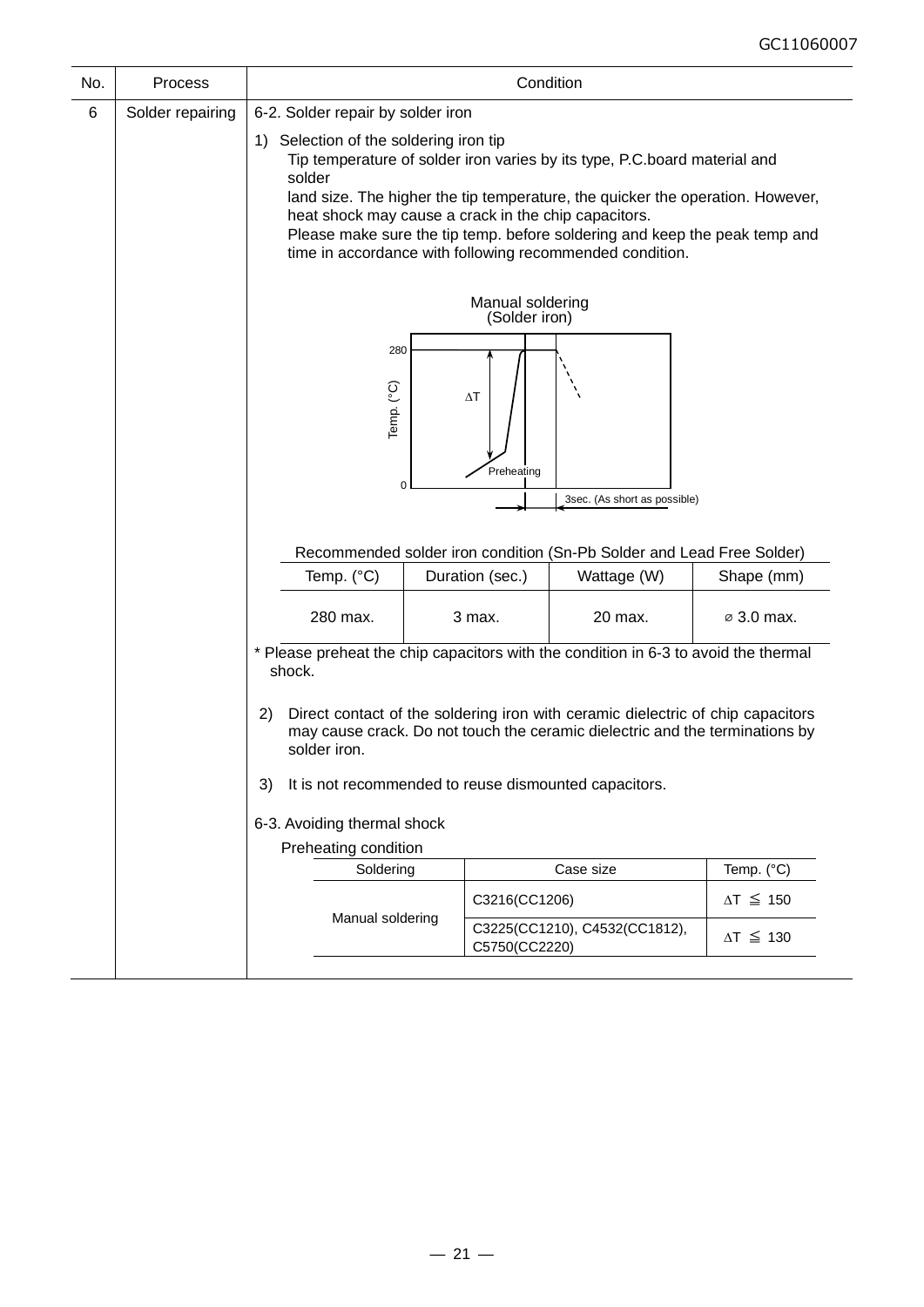| No. | <b>Process</b>              | Condition                                                                                                                                                                                                                                |
|-----|-----------------------------|------------------------------------------------------------------------------------------------------------------------------------------------------------------------------------------------------------------------------------------|
| 7   | Cleaning                    | 1) If an unsuitable cleaning fluid is used, flux residue or some foreign articles may<br>stick to chip capacitors surface to deteriorate especially the insulation resistance.                                                           |
|     |                             | 2) If cleaning condition is not suitable, it may damage the chip capacitors.                                                                                                                                                             |
|     |                             | 2)-1. Insufficient washing<br>Terminal electrodes may corrode by Halogen in the flux.<br>(1)                                                                                                                                             |
|     |                             | Halogen in the flux may adhere on the surface of capacitors, and lower the<br>(2)<br>insulation resistance.                                                                                                                              |
|     |                             | Water soluble flux has higher tendency to have above mentioned problems<br>(3)<br>$(1)$ and $(2)$ .                                                                                                                                      |
|     | 2)-2. Excessive washing     |                                                                                                                                                                                                                                          |
|     |                             | When ultrasonic cleaning is used, excessively high ultrasonic energy output<br>can affect the connection between the ceramic chip capacitor's body and the<br>terminal electrode. To avoid this, following is the recommended condition. |
|     |                             | Power: 20 W/2 max.                                                                                                                                                                                                                       |
|     |                             | Frequency: 40 kHz max.<br>Washing time: 5 minutes max.                                                                                                                                                                                   |
|     |                             | 2)-3. If the cleaning fluid is contaminated, density of Halogen increases, and it may<br>bring the same result as insufficient cleaning.                                                                                                 |
| 8   | Coating and                 | 1) When the P.C.board is coated, please verify the quality influence on the product.                                                                                                                                                     |
|     | molding of the<br>P.C.board | 2) Please verify carefully that there is no harmful decomposing or reaction gas<br>emission during curing which may damage the chip capacitors.                                                                                          |
|     |                             | 3) Please verify the curing temperature.                                                                                                                                                                                                 |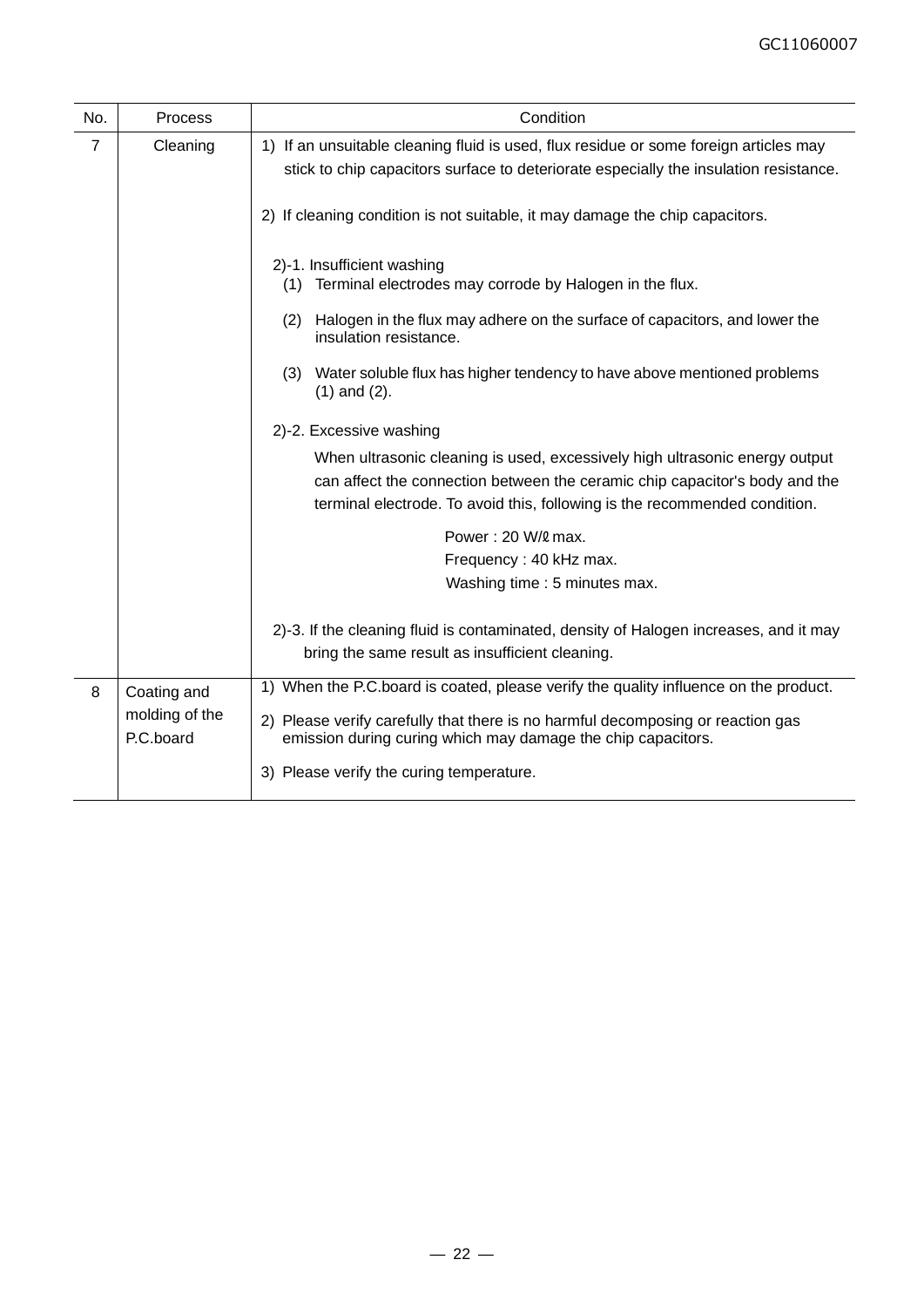| No. | Process                        |                                                                                                                                                                                                                                                                                                                                                                                                                                                             | Condition                                                                                                                            |                                                                                                       |  |  |
|-----|--------------------------------|-------------------------------------------------------------------------------------------------------------------------------------------------------------------------------------------------------------------------------------------------------------------------------------------------------------------------------------------------------------------------------------------------------------------------------------------------------------|--------------------------------------------------------------------------------------------------------------------------------------|-------------------------------------------------------------------------------------------------------|--|--|
| 9   | Handling after<br>chip mounted |                                                                                                                                                                                                                                                                                                                                                                                                                                                             | 1) Please pay attention not to bend or distort the P.C.board after soldering<br>in handling otherwise the chip capacitors may crack. |                                                                                                       |  |  |
|     | Caution                        |                                                                                                                                                                                                                                                                                                                                                                                                                                                             | <b>Bend</b>                                                                                                                          | <b>Twist</b><br>2) Printed circuit board cropping should not be carried out by hand, but by using the |  |  |
|     |                                | proper tooling. Printed circuit board cropping should be carried out using a board<br>cropping jig as shown in the following figure or a board cropping apparatus to<br>prevent inducing mechanical stress on the board.                                                                                                                                                                                                                                    |                                                                                                                                      |                                                                                                       |  |  |
|     |                                | (1) Example of a board cropping jig<br>Recommended example: The board should be pushed from the back side,<br>close to the cropping jig so that the board is not bent and the stress applied to<br>the capacitor is compressive.<br>Unrecommended example: If the pushing point is far from the cropping jig and<br>the pushing direction is from the front side of the board, large tensile stress is<br>applied to the capacitor, which may cause cracks. |                                                                                                                                      |                                                                                                       |  |  |
|     |                                | Outline of jig                                                                                                                                                                                                                                                                                                                                                                                                                                              | Recommended                                                                                                                          | Unrecommended                                                                                         |  |  |
|     |                                | Printed<br>V-groove<br>circuit<br>board<br>Board<br>cropping jig<br>Slot                                                                                                                                                                                                                                                                                                                                                                                    | Direction of<br>Printed<br>circuit<br>Components<br>board<br>Load point<br>V-groove<br>Slot                                          | Direction<br>of load<br>Load point<br>Printed<br>Components<br>circuit<br>board<br>V-groove<br>Slot   |  |  |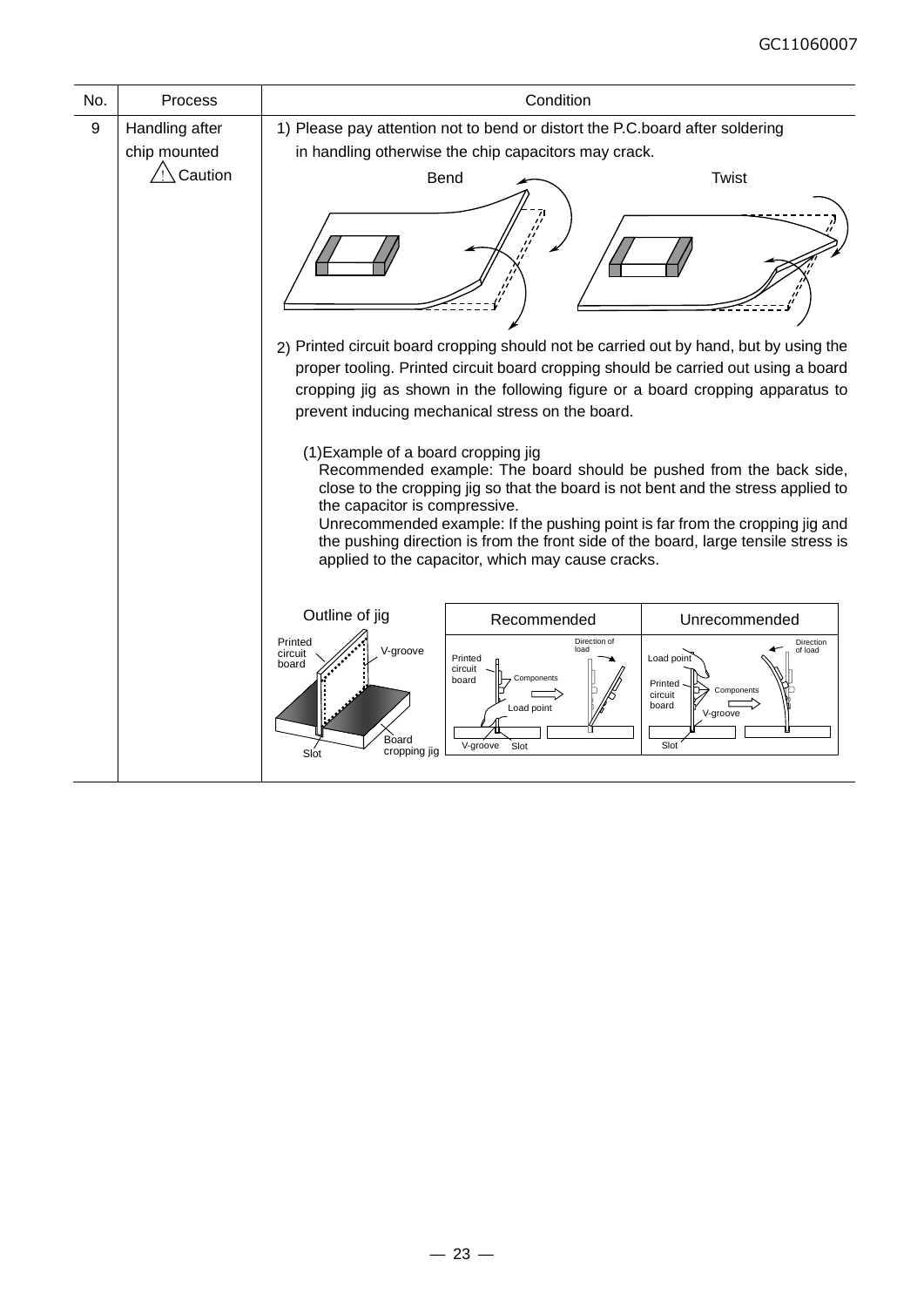| No. | Process                                   | Condition                                                                                                                                                                                                                                                                                                                                                                                                                               |                                                                                                                                                                                                                                                                                                                            |                                     |                            |                                                  |           |
|-----|-------------------------------------------|-----------------------------------------------------------------------------------------------------------------------------------------------------------------------------------------------------------------------------------------------------------------------------------------------------------------------------------------------------------------------------------------------------------------------------------------|----------------------------------------------------------------------------------------------------------------------------------------------------------------------------------------------------------------------------------------------------------------------------------------------------------------------------|-------------------------------------|----------------------------|--------------------------------------------------|-----------|
| 9   | Handling after<br>chip mounted<br>Caution | (2) Example of a board cropping machine<br>An outline of a printed circuit board cropping machine is shown below. The<br>top and bottom blades are aligned with one another along the lines with the<br>V-grooves on printed circuit board when cropping the board.<br>Unrecommended example: Misalignment of blade position between top and<br>bottom, right and left, or front and rear blades may cause a crack in the<br>capacitor. |                                                                                                                                                                                                                                                                                                                            |                                     |                            |                                                  |           |
|     |                                           | Outline of machine<br>Principle of operation<br>Top blade<br>Top<br>Printed circuit board<br>blade<br>2<br>Þ<br>Bottom blade<br>V-groove<br>Printed circuit board                                                                                                                                                                                                                                                                       |                                                                                                                                                                                                                                                                                                                            |                                     |                            |                                                  |           |
|     |                                           | Cross-section diagram<br>Top blade<br>Printed circuit board<br>V-groove<br>Bottom blade                                                                                                                                                                                                                                                                                                                                                 |                                                                                                                                                                                                                                                                                                                            |                                     |                            |                                                  |           |
|     |                                           | Unrecommended<br>Recommended                                                                                                                                                                                                                                                                                                                                                                                                            |                                                                                                                                                                                                                                                                                                                            |                                     |                            |                                                  |           |
|     |                                           |                                                                                                                                                                                                                                                                                                                                                                                                                                         |                                                                                                                                                                                                                                                                                                                            | Top-bottom<br>misalignment          | Left-right<br>misalignment | Front-rear<br>misalignment                       |           |
|     |                                           |                                                                                                                                                                                                                                                                                                                                                                                                                                         | Top blade<br>Board<br>Bottom blade                                                                                                                                                                                                                                                                                         | Top blade<br>Bottom blade           | Top blade<br>Bottom blade  | Top blade<br>$\Omega$<br>$\circ$<br>Bottom blade |           |
|     |                                           |                                                                                                                                                                                                                                                                                                                                                                                                                                         | 3) When functional check of the P.C.board is performed, check pin pressure tends<br>to be adjusted higher for fear of loose contact. But if the pressure is excessive<br>and bend the P.C.board, it may crack the chip capacitors or peel the<br>terminations off. Please adjust the check pins not to bend the P.C.board. |                                     |                            |                                                  |           |
|     |                                           | Item                                                                                                                                                                                                                                                                                                                                                                                                                                    | Recommended<br>Not recommended                                                                                                                                                                                                                                                                                             |                                     |                            |                                                  |           |
|     |                                           | Board<br>bending                                                                                                                                                                                                                                                                                                                                                                                                                        |                                                                                                                                                                                                                                                                                                                            | Termination<br>peeling<br>Check pin |                            | Support pin                                      | Check pin |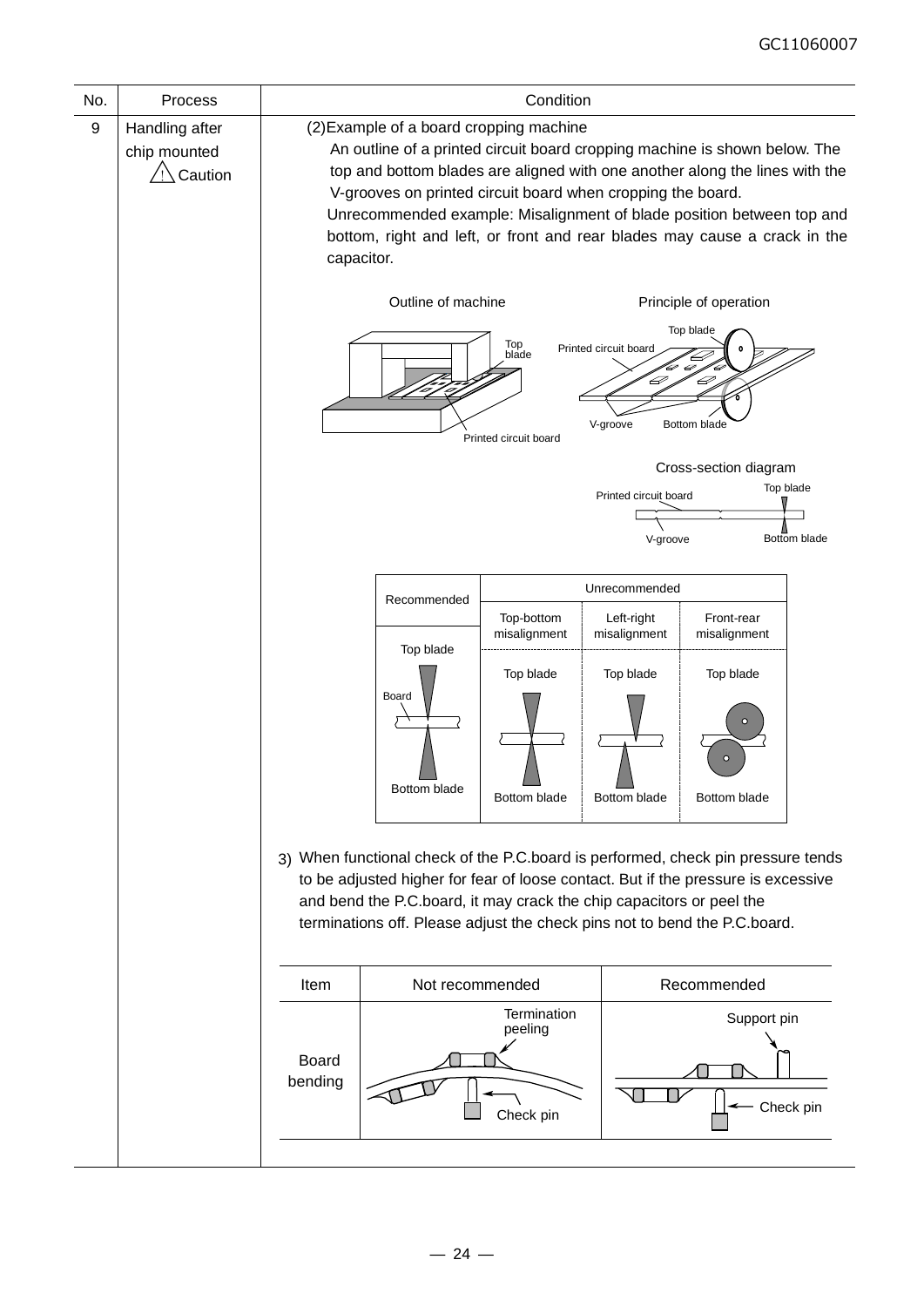| No. | Process                                                       | Condition                                                                                                                                                                                                                                                                                                                                                                                                                                                                                                        |
|-----|---------------------------------------------------------------|------------------------------------------------------------------------------------------------------------------------------------------------------------------------------------------------------------------------------------------------------------------------------------------------------------------------------------------------------------------------------------------------------------------------------------------------------------------------------------------------------------------|
| 10  | Handling of loose<br>chip capacitors                          | 1) If dropped the chip capacitors may crack. Once dropped do not use it. Especially,<br>the large case sized chip capacitors are tendency to have cracks easily, so please<br>handle with care.<br>Crack<br>Floor                                                                                                                                                                                                                                                                                                |
|     |                                                               | 2) Piling the P.C.board after mounting for storage or handling, the corner of the P.C.<br>board may hit the chip capacitors of another board to cause crack.<br>P.C.board<br>Crack                                                                                                                                                                                                                                                                                                                               |
| 11  | Capacitance aging                                             | The capacitors (Class 2) have aging in the capacitance. They may not be used in<br>precision time constant circuit. In case of the time constant circuit, the evaluation<br>should be done well.                                                                                                                                                                                                                                                                                                                 |
| 12  | Estimated life and<br>estimated failure<br>rate of capacitors | As per the estimated life and the estimated failure rate depend on the temperature<br>and the voltage. This can be calculated by the equation described in JEITA<br>RCR-2335C Annex F (Informative) Calculation of the estimated lifetime and the<br>estimated failure rate (Voltage acceleration coefficient : 3 multiplication rule,<br>Temperature acceleration coefficient : 10°C rule)<br>The failure rate can be decreased by reducing the temperature and the voltage but<br>they will not be guaranteed. |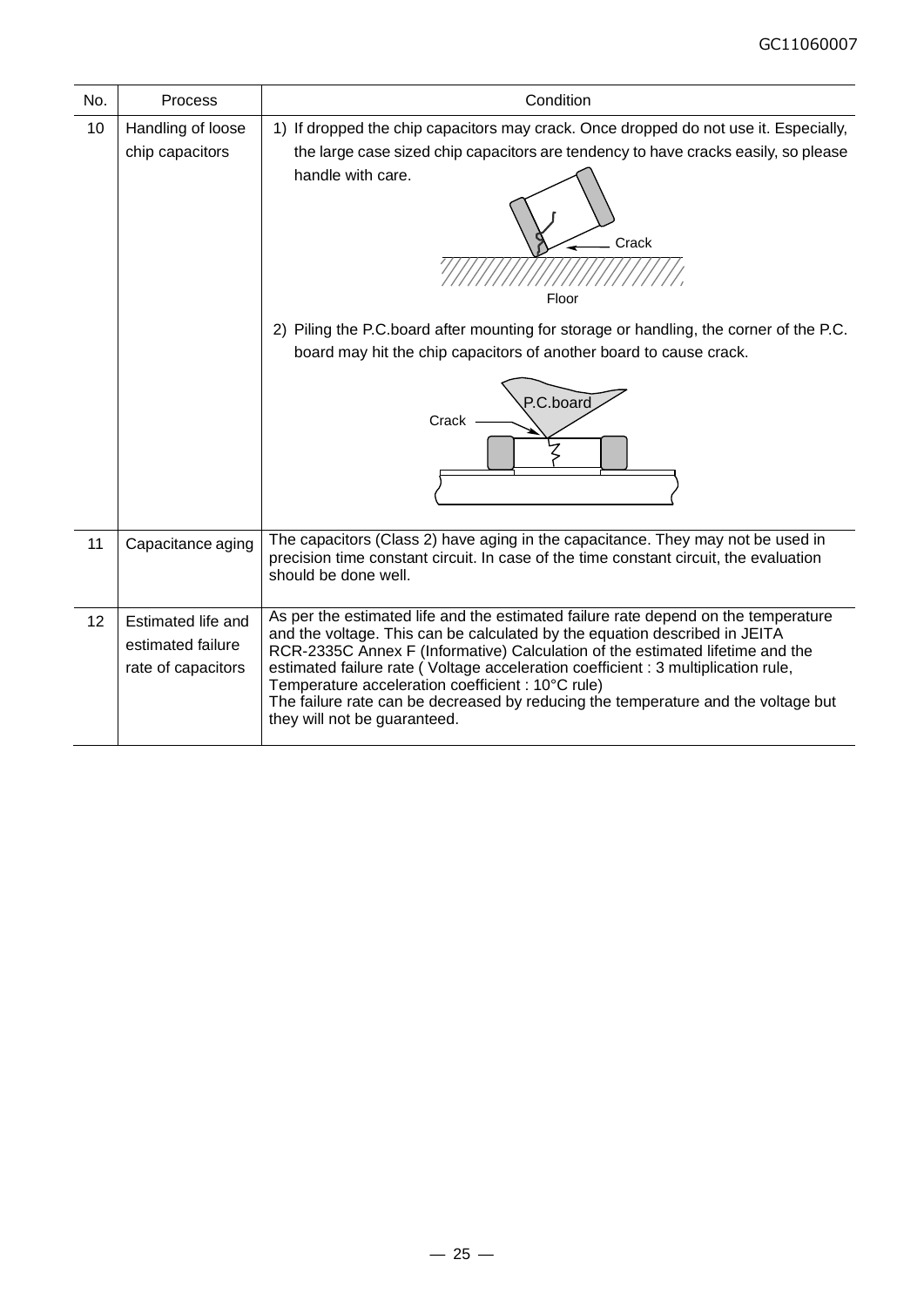| No. | Process                                     | Condition                                                                                                                                                                                                                                                                                                                                                                                                                                                                                                                                                                                                                                                                                                                                                                                                                                                                                                                                                                                                                                                                                                                                                                                                                                                                                                                                                                                                                                                                                                                                                                                                                                                                                                                                                                                                                                                                                                                                                                                     |
|-----|---------------------------------------------|-----------------------------------------------------------------------------------------------------------------------------------------------------------------------------------------------------------------------------------------------------------------------------------------------------------------------------------------------------------------------------------------------------------------------------------------------------------------------------------------------------------------------------------------------------------------------------------------------------------------------------------------------------------------------------------------------------------------------------------------------------------------------------------------------------------------------------------------------------------------------------------------------------------------------------------------------------------------------------------------------------------------------------------------------------------------------------------------------------------------------------------------------------------------------------------------------------------------------------------------------------------------------------------------------------------------------------------------------------------------------------------------------------------------------------------------------------------------------------------------------------------------------------------------------------------------------------------------------------------------------------------------------------------------------------------------------------------------------------------------------------------------------------------------------------------------------------------------------------------------------------------------------------------------------------------------------------------------------------------------------|
| 13  | Caution during<br>operation of<br>equipment | 1) A capacitor shall not be touched directly with bare hands during operation in<br>order to avoid electric shock.<br>Electric energy held by the capacitor may be discharged through the human<br>body when touched with a bare hand.<br>Even when the equipment is off, a capacitor may stay charged. The capacitor<br>should be handled after being completely discharged using a resistor.<br>The terminals of a capacitor shall not be short-circuited by any accidental<br>2)<br>contact with a conductive object. A capacitor shall not be exposed to a<br>conductive liquid such as an acid or alkali solution. A conductive object or liquid,<br>such as acid and alkali, between the terminals may lead to the breakdown of a<br>capacitor due to short circuit<br>3) Confirm that the environment to which the equipment will be exposed during<br>transportation and operation meets the specified conditions. Do not to use the<br>equipment in the following environments.<br>(1) Environment where a capacitor is spattered with water or oil<br>(2) Environment where a capacitor is exposed to direct sunlight<br>(3) Environment where a capacitor is exposed to Ozone, ultraviolet rays or<br>radiation<br>(4) Environment where a capacitor exposed to corrosive gas(e.g. hydrogen<br>sulfide, sulfur dioxide, chlorine. ammonia gas etc.)<br>(5) Environment where a capacitor exposed to vibration or mechanical shock<br>exceeding the specified limits.<br>(6) Atmosphere change with causes condensation                                                                                                                                                                                                                                                                                                                                                                                                                                                             |
| 14  | <b>Others</b><br>/!∖ Caution                | The products listed on this specification sheet are intended for use in general<br>electronic equipment (AV equipment, telecommunications equipment, home<br>appliances, amusement equipment, computer equipment, personal equipment, office<br>equipment, measurement equipment, industrial robots) under a normal operation<br>and use condition.<br>The products are not designed or warranted to meet the requirements of the<br>applications listed below, whose performance and/or quality require a more stringent<br>level of safety or reliability, or whose failure, malfunction or trouble could cause<br>serious damage to society, person or property. Please understand that we are not<br>responsible for any damage or liability caused by use of the products in any of the<br>applications below or for any other use exceeding the range or conditions set forth in<br>this specification sheet. If you intend to use the products in the applications listed<br>below or if you have special requirements exceeding the range or conditions set forth<br>in this specification, please contact us.<br>(1) Aerospace/Aviation equipment<br>(2) Transportation equipment (cars, electric trains, ships, etc.)<br>(3) Medical equipment (Excepting Pharmaceutical Affairs Law classification Class1, 2)<br>(4) Power-generation control equipment<br>(5) Atomic energy-related equipment<br>(6) Seabed equipment<br>(7) Transportation control equipment<br>(8) Public information-processing equipment<br>(9) Military equipment<br>(10) Electric heating apparatus, burning equipment<br>(11) Disaster prevention/crime prevention equipment<br>(12) Safety equipment<br>(13) Other applications that are not considered general-purpose applications<br>When designing your equipment even for general-purpose applications, you are<br>kindly requested to take into consideration securing protection circuit/device or<br>providing backup circuits in your equipment. |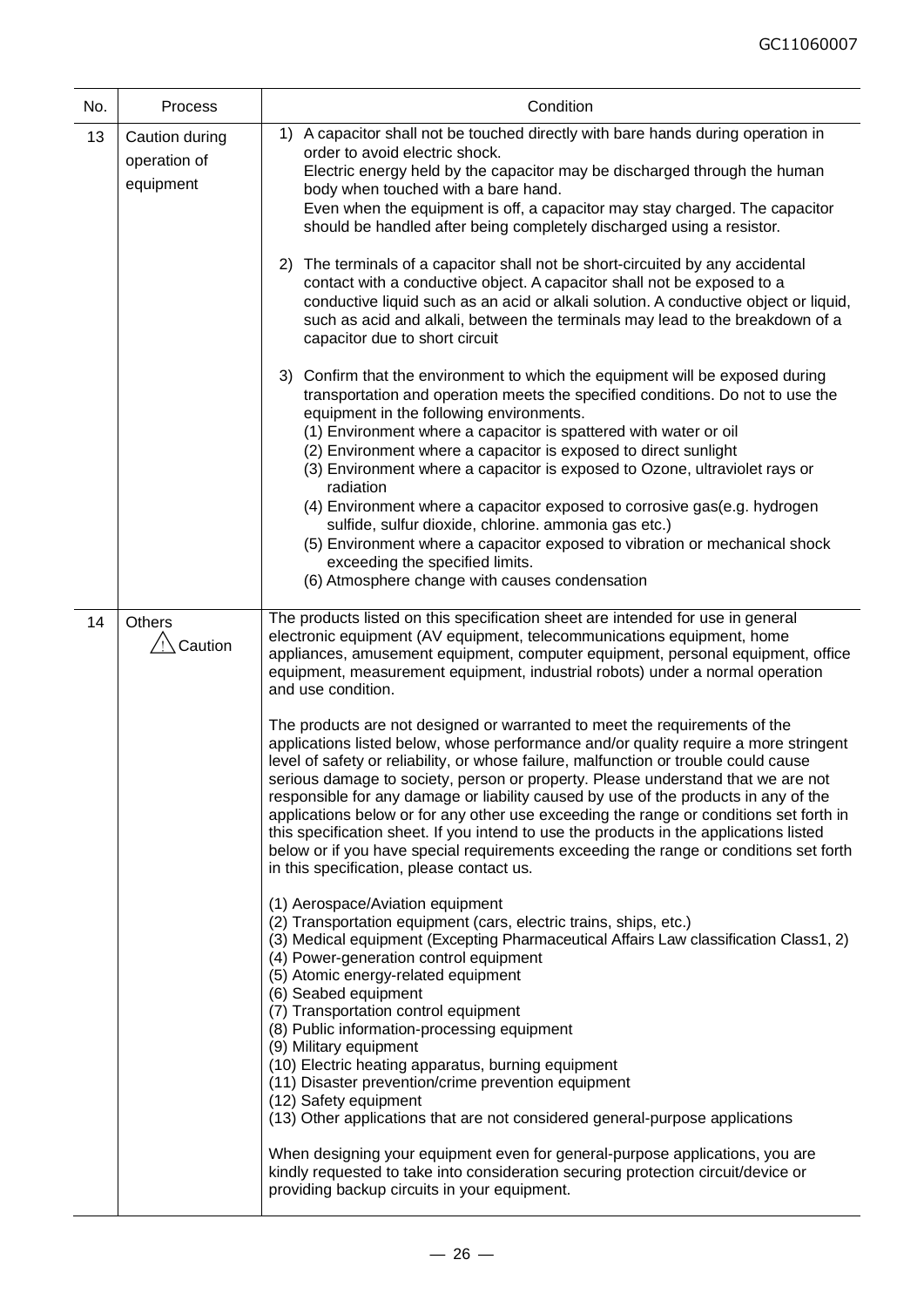## **13. TAPE PACKAGING SPECIFICATION**

#### **1. CONSTRUCTION AND DIMENSION OF TAPING**

1-1. Dimensions of carrier tape

Dimensions of paper tape shall be according to Appendix 2. Dimensions of plastic tape shall be according to Appendix 3,4.

#### 1-2. Bulk part and leader of taping



1-3. Dimensions of reel

Dimensions of  $\infty$  178 reel shall be according to Appendix 5,6. Dimensions of  $\infty$  330 reel shall be according to Appendix 7,8.

1-4. Structure of taping



#### **2. CHIP QUANTITY**

Please refer to detail page on TDK web.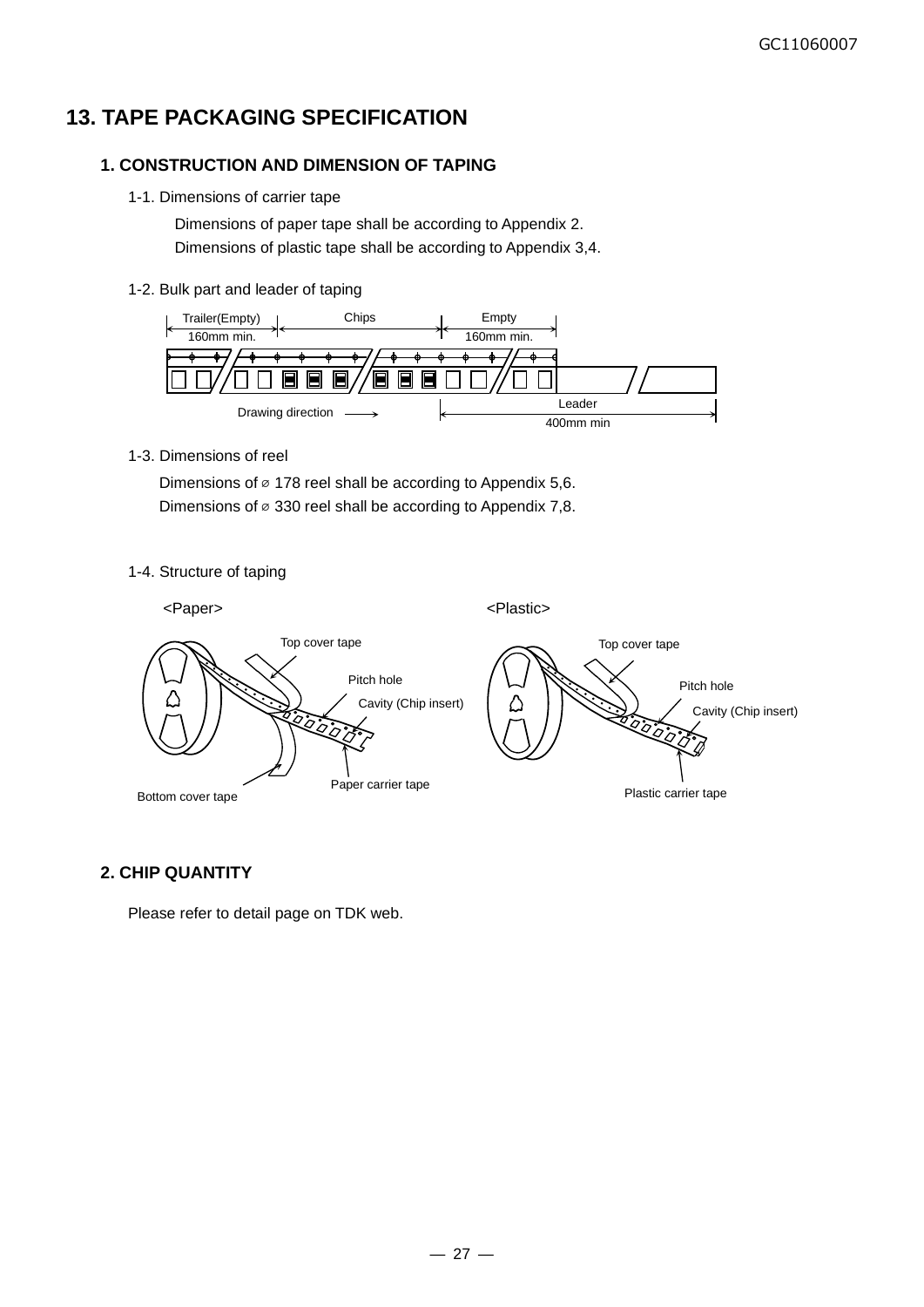#### **3. PERFORMANCE SPECIFICATIONS**

3-1. Fixing peeling strength (top tape) 0.05 < Peeling strength < 0.7N



<Plastic>



- 3-2. Carrier tape shall be flexible enough to be wound around a minimum radius of 30mm with components in tape.
- 3-3. The missing of components shall be less than 0.1%
- 3-4. Components shall not stick to fixing tape.
- 3-5. When removing the cover tape, there shall not be difficulties by unfitting clearance gap, burrs and crushes of cavities. Also the sprocket holes shall not be covered by absorbing dust into the suction nozzle.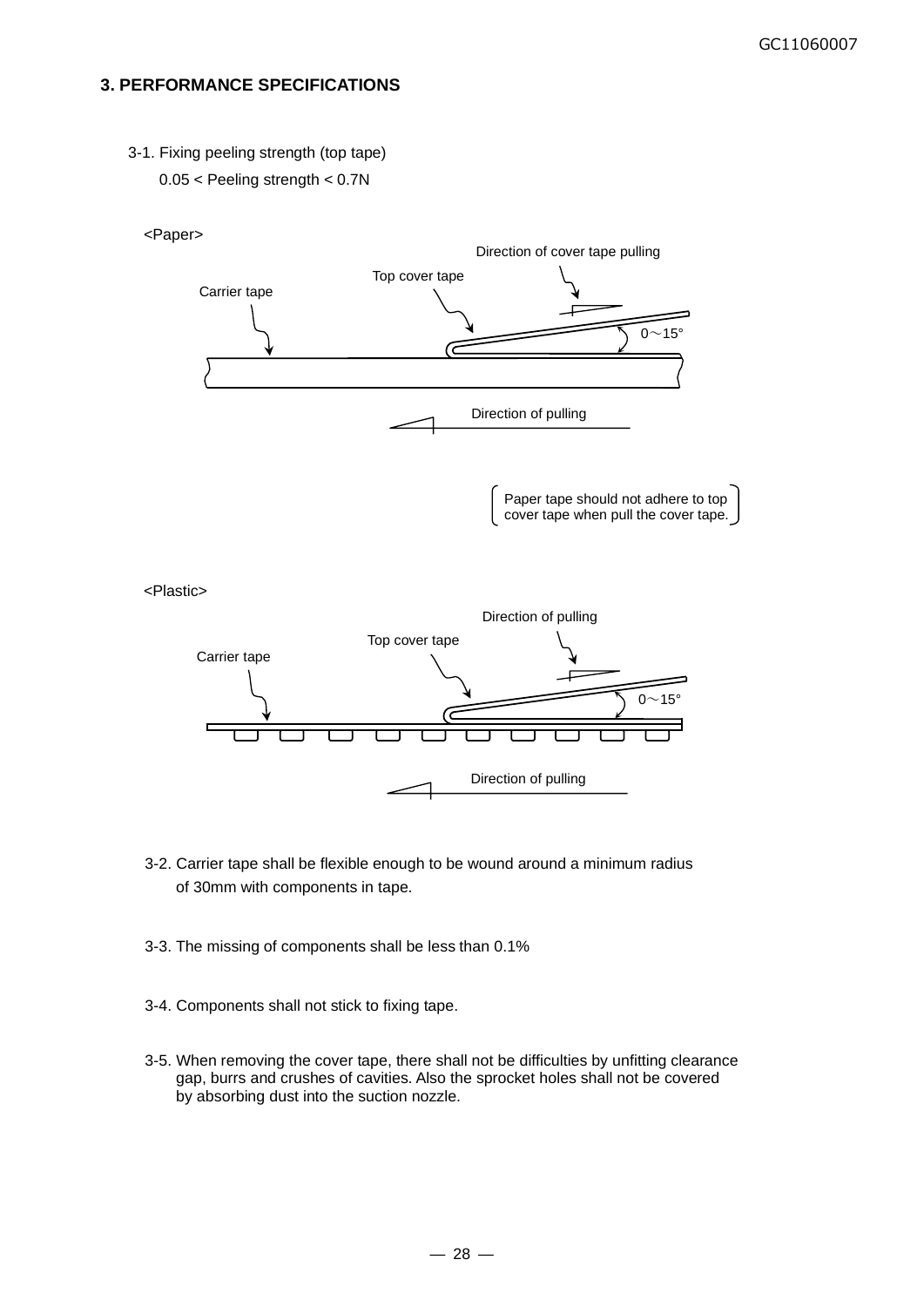

( ) Reference value.

## **Appendix 3**



| Symbol<br>Case size | A               | B               | C                         | D               | E               | F               |
|---------------------|-----------------|-----------------|---------------------------|-----------------|-----------------|-----------------|
| C3216<br>[CC1206]   | (1.90)          | 3.50)           | $8.0 \pm 0.3$             | $3.5 \pm 0.05$  | $1.75 \pm 0.10$ | $4.00 \pm 0.10$ |
| C3225<br>[CC1210]   | (2.90)          | 3.60)           | $*12.0 \pm 0.3$           | $*5.5 \pm 0.05$ |                 |                 |
| Symbol<br>Case size | G               | H               | J                         | Κ               |                 | Q               |
| C3216<br>[CC1206]   | $2.00 \pm 0.05$ | $4.00 \pm 0.10$ | $1\sigma$ 1.50 $^{+0.10}$ | $2.50$ max.     | $0.60$ max.     |                 |
| C3225<br>[CC1210]   |                 |                 |                           | 3.20 max.       |                 | ⊘ 0.50 min.     |

( ) Reference value.

\* Applied to thickness, 2.5mm products.

Exceptionally no hole in the cavity is applied. Please inquire if hole in cavity is mandatory.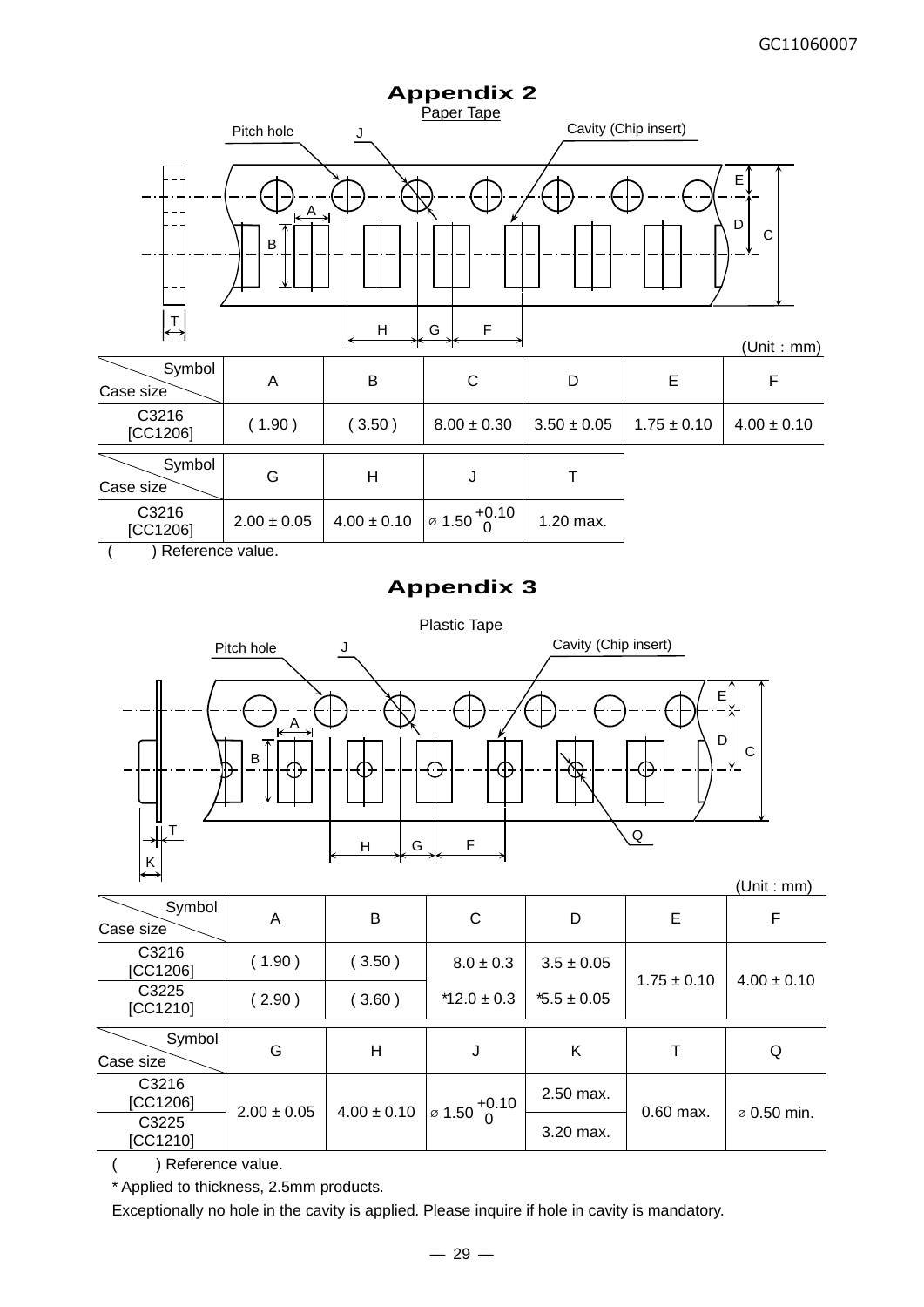## **Appendix 4**

#### Plastic Tape



|                     |                 |                 |                                    |                 |                 | (Unit : mm)             |
|---------------------|-----------------|-----------------|------------------------------------|-----------------|-----------------|-------------------------|
| Symbol<br>Case size | A               | B               | C                                  | D               | E               | F                       |
| C4520<br>[CC1808]   | (2.50)          | (5.10)          |                                    |                 |                 |                         |
| C4532<br>[CC1812]   | (3.60)          | (4.90)          | $12.0 \pm 0.30$                    | $5.50 \pm 0.05$ | $1.75 \pm 0.10$ | $8.00 \pm 0.10$         |
| C5750<br>[CC2220]   | (5.40)          | (6.10)          |                                    |                 |                 |                         |
| Symbol<br>Case size | G               | H               | J                                  | Κ               | Т               | Q                       |
| C4520<br>[CC1808]   |                 |                 |                                    |                 |                 |                         |
| C4532<br>[CC1812]   | $2.00 \pm 0.05$ | $4.00 \pm 0.10$ | $+0.10$<br>$\varnothing$ 1.50<br>0 | 6.50 max.       | $0.60$ max.     | $\varnothing$ 1.50 min. |
| C5750<br>[CC2220]   |                 |                 |                                    |                 |                 |                         |

( ) Reference value.

Exceptionally no hole in the cavity is applied. Please inquire if hole in cavity is mandatory.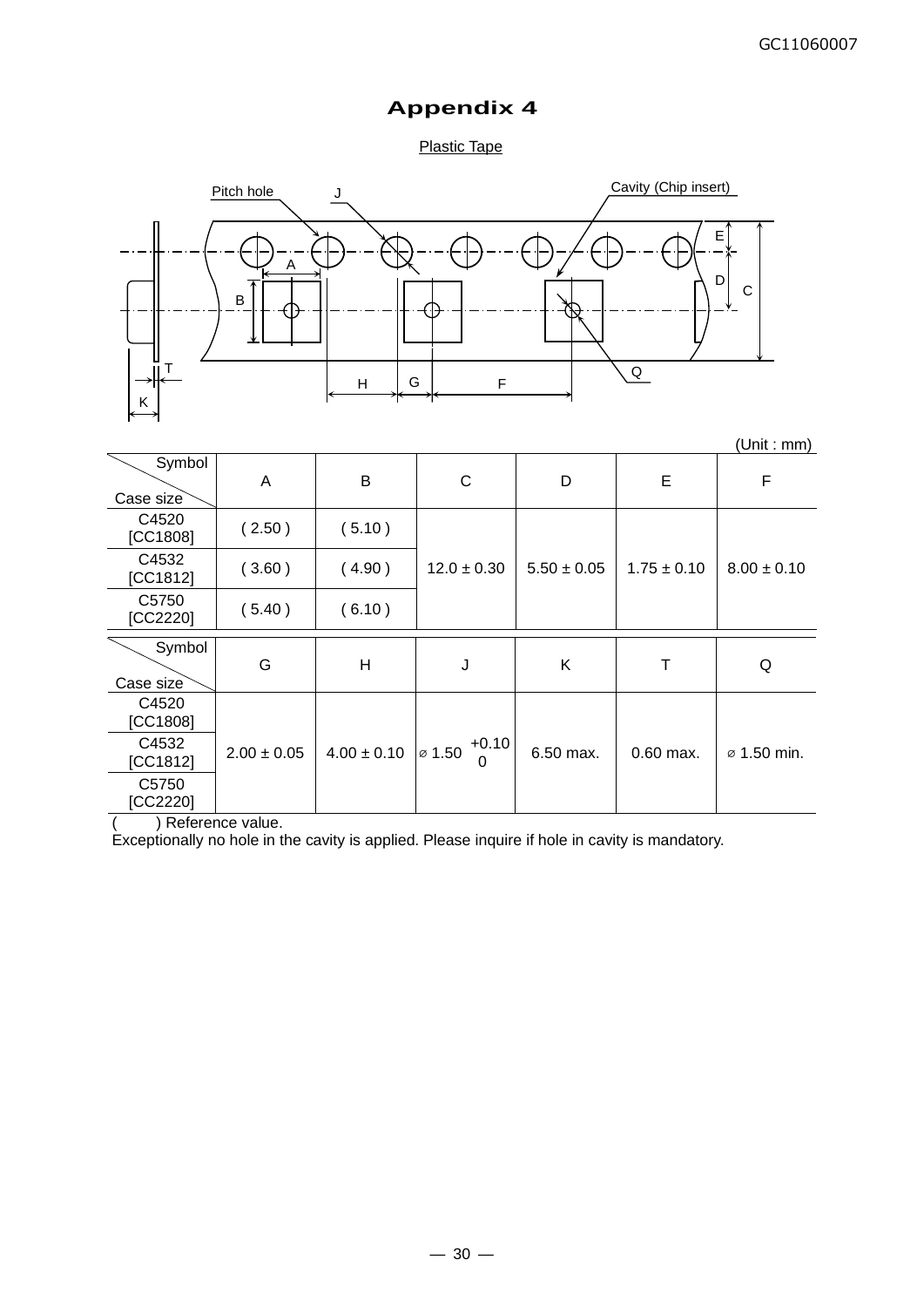# **Appendix 5** Dimensions of reel (Material : Polystyrene) C3216, C3225 (Unit : mm) Symbol | A | B | C | D | E | W<sub>1</sub> Dimension  $\sqrt{6178 \pm 2.0}$   $\sqrt{60 \pm 2.0}$   $\sqrt{613 \pm 0.5}$   $\sqrt{621 \pm 0.8}$  2.0  $\pm 0.5$   $\sqrt{9.0 \pm 0.3}$ Symbol W<sub>2</sub> R Dimension |  $13.0 \pm 1.4$  | 1.0  $W<sub>2</sub>$ B A  $\vert W_1 \vert$ E C  $R \nearrow^{\&_{\text{S}}}\xrightarrow{1-\mathcal{L}^{\mathcal{L}^{\prime}}}\searrow D$

## **Appendix 6**

Dimensions of reel (Material : Polystyrene) C3225(2.5mm thickness products), C4520, C4532, C5750



|           |                             |                            |                        |                            |               | (Unit : mm)    |
|-----------|-----------------------------|----------------------------|------------------------|----------------------------|---------------|----------------|
| Symbol    | A                           | в                          | C                      |                            | Е             | $W_1$          |
| Dimension | $\varnothing$ 178 $\pm$ 2.0 | $\varnothing$ 60 $\pm$ 2.0 | $\varnothing$ 13 ± 0.5 | $\varnothing$ 21 $\pm$ 0.8 | $2.0 \pm 0.5$ | $13.0 \pm 0.3$ |
| Symbol    | $W_2$                       | R                          |                        |                            |               |                |
| Dimension | $17.0 \pm 1.4$              | 1.0                        |                        |                            |               |                |